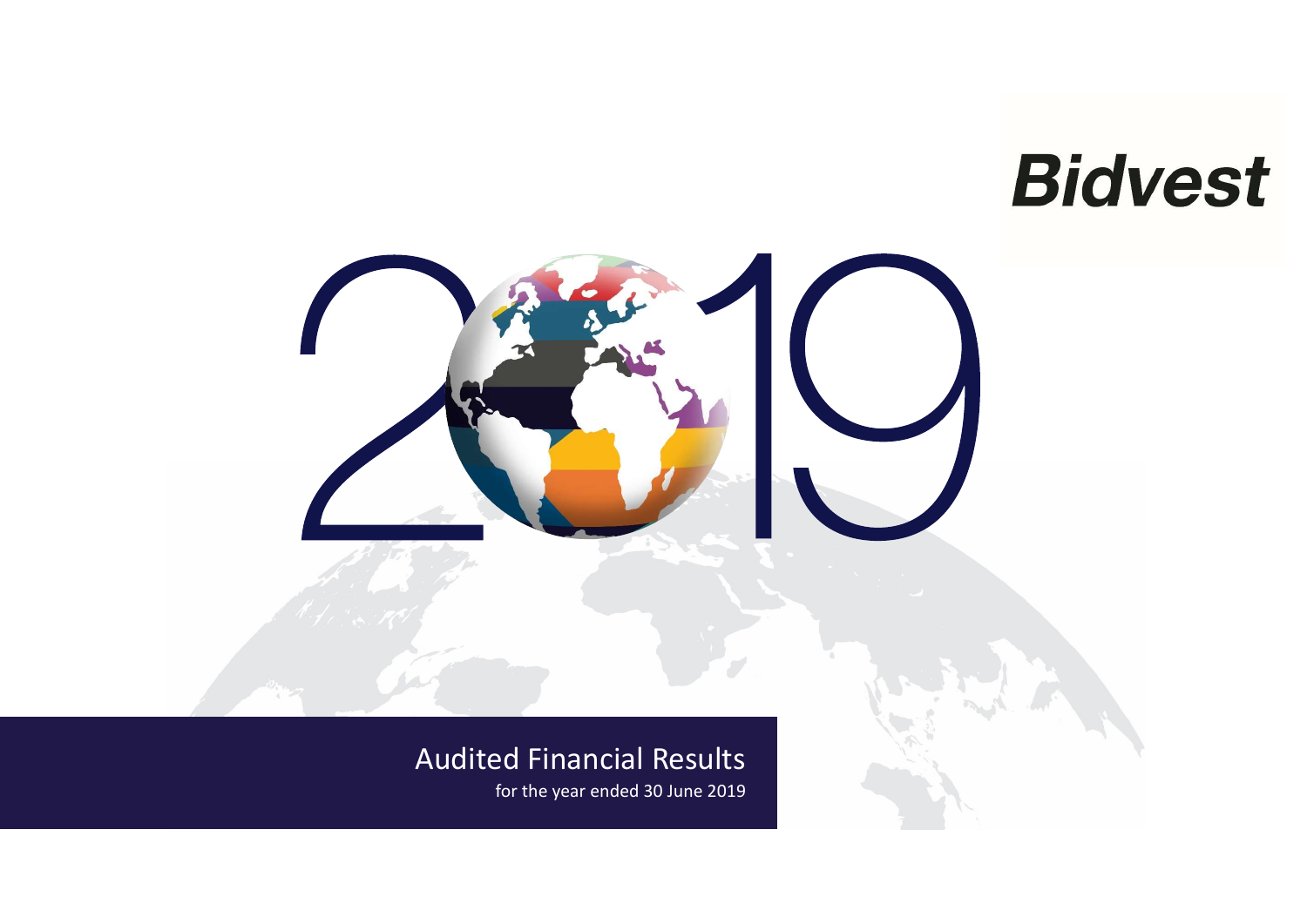# Agenda

Introduction Lindsay Ralphs **01** Introduction

Financial review Mark Steyn **02** Financial review

Operational updates Lindsay Ralphs 03 Operational upda

Trinancial review<br> **OB** Operational updates<br>
Undsay Ralphs<br>
COM Strategic overview and outlook<br>
Undsay Ralphs<br>
OB Appendices Strategic overview and outlook Lindsay Ralphs 04 Strategic overview

Appendices

05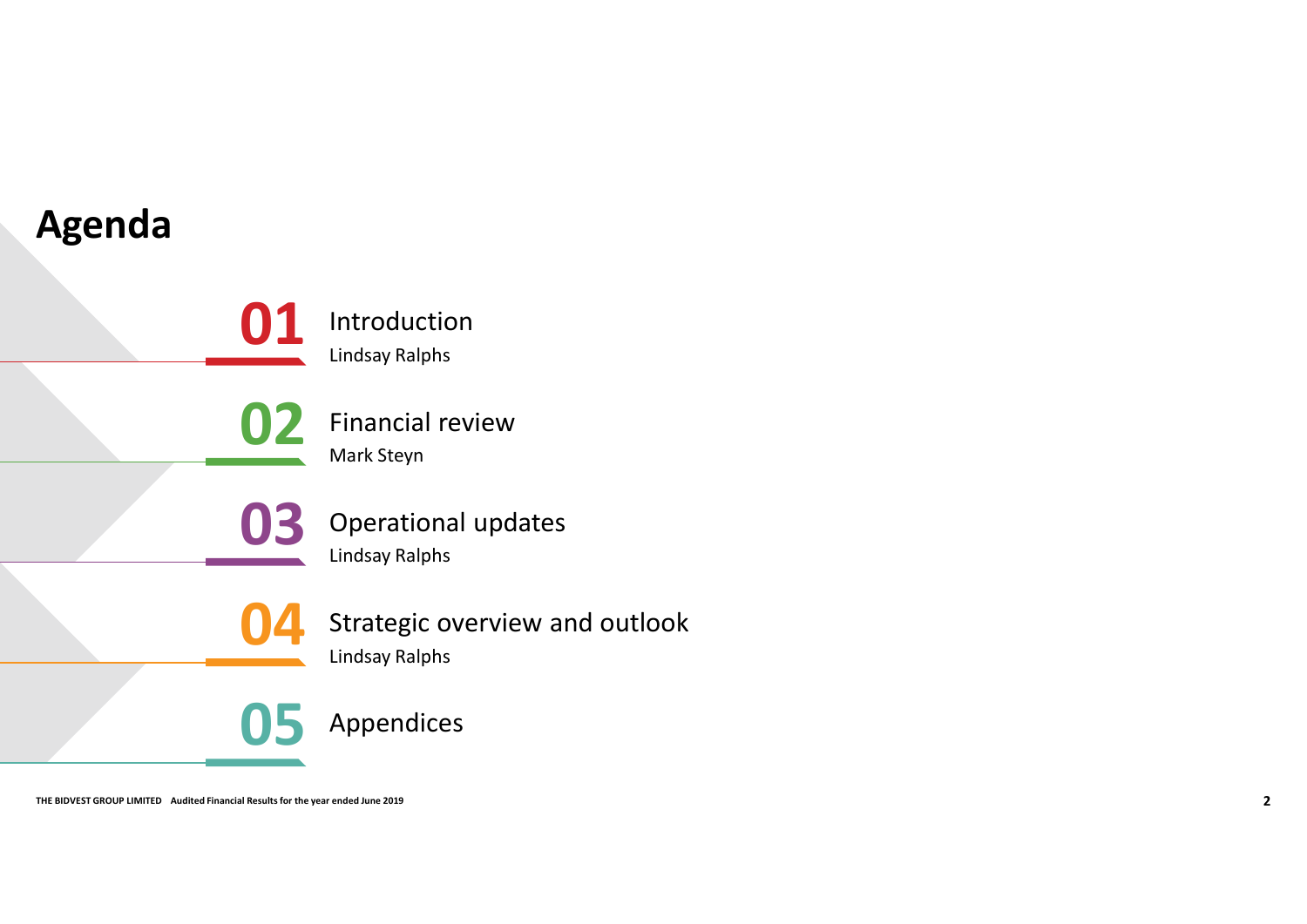

# The BiDVEST GROUP LIMITED AUDIENT MUSIC RESULTS FOR THE YEAR OLD TRANSPORTERS. 01 Introduction Lindsay Ralphs CE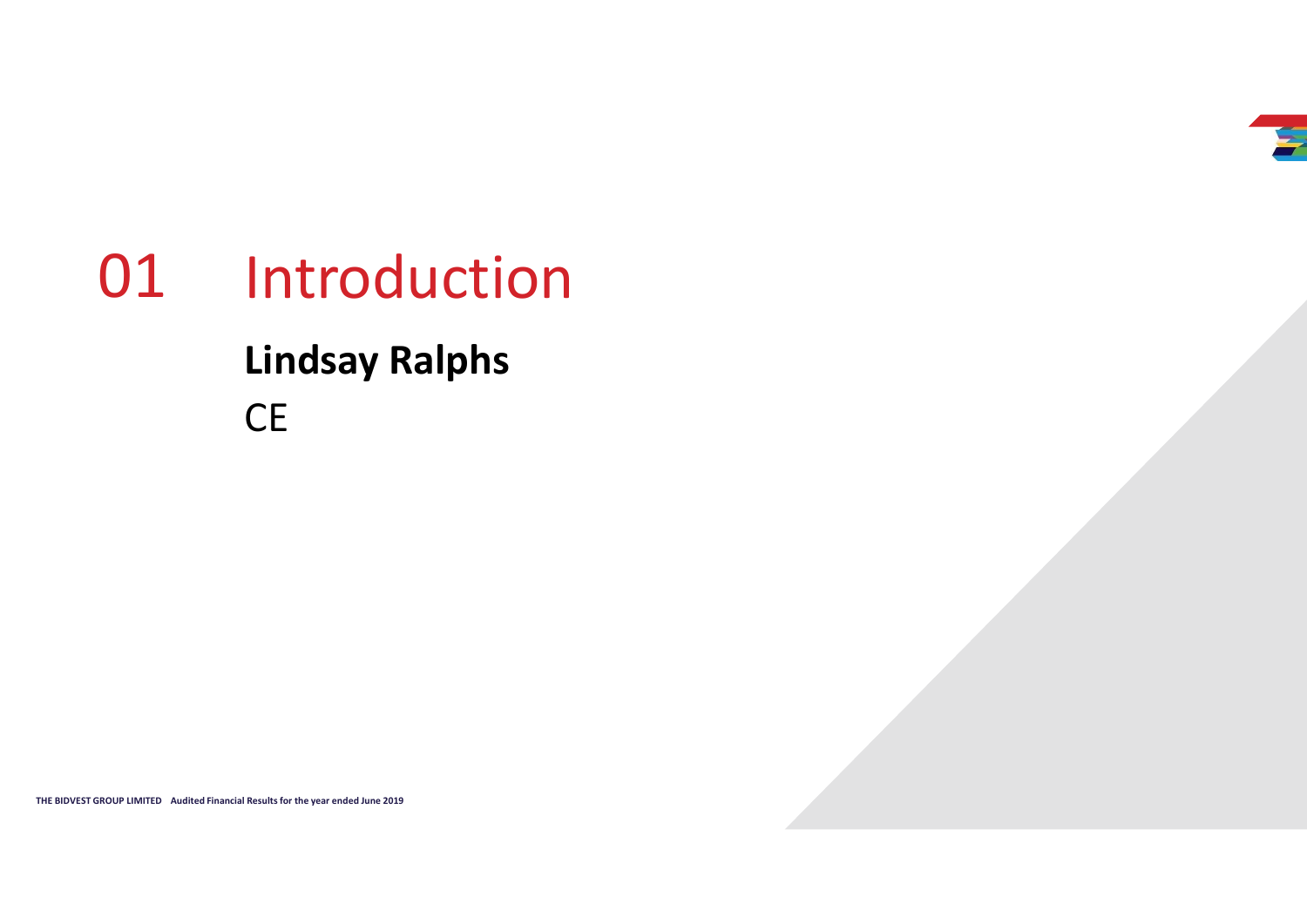# We are Bidvest

Diverse portfolio allows for 31-year track record of consistent delivery, returns and growth

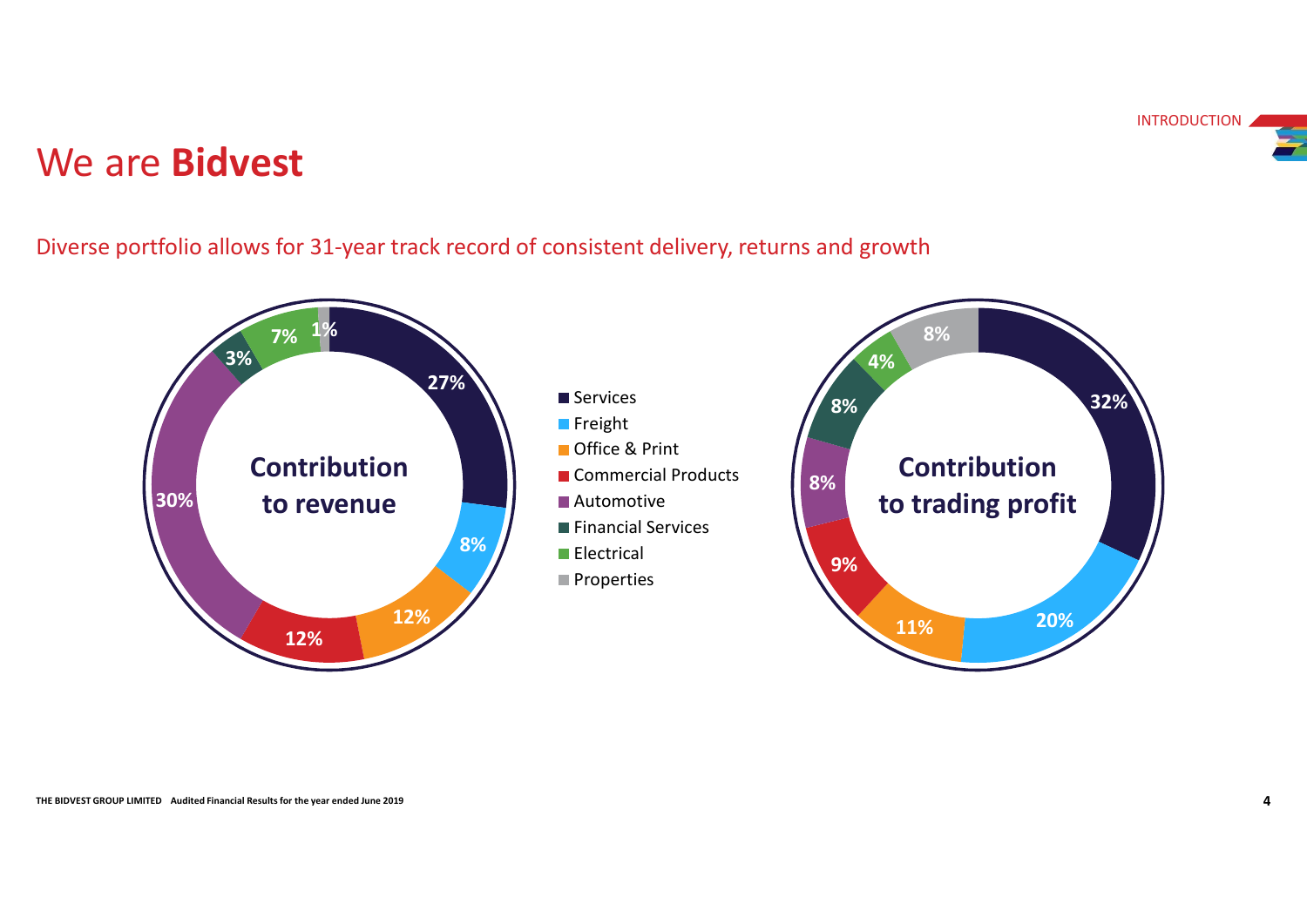# Strategic overview and outlook

### Maximise diverse portfolio

- ▶ +3.5% trading profit despite limited economic activity, particularly in industrial and infrastructure sectors. 6.5% growth from combined services businesses
- Fight asset management<br>
and the industries in which we operate<br>
⇒ Tight asset management<br>
⇒ Successfully raised bond market funding at attractive rates<br>
→ Bigher liquid and bulk commodity bolumes handled<br>
→ Adcock Ingram ▶ Focus on technology and innovation to disrupt ourselves and the industries in which we operate
	- Higher liquid and bulk commodity volumes handled
	- ▶ Adcock Ingram now a Proudly Bidvest company (average holding cost R64.41/sh)

### Maintain strong financial position

- ▶ Debt burden low at 8x interest cover and 0.9x net debt/EBITDA
- ▶ 64% of trading profit converted into free cash
- ▶ Tight asset management
- Successfully raised bond market funding at attractive rates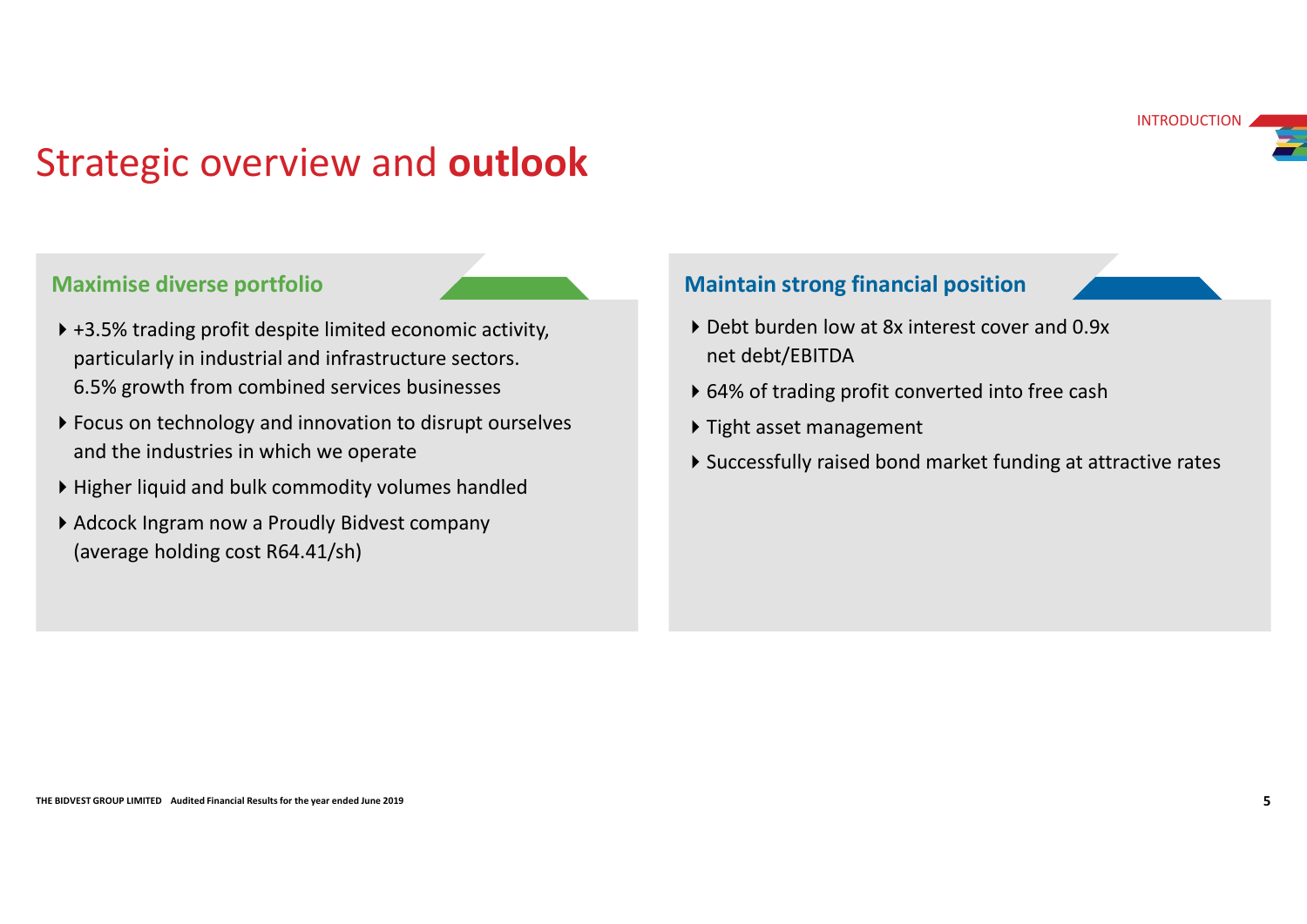# Strategic overview and outlook

### Invest capital for future growth

### Invest in SA:

R1 billion LPG project on time and within budget

### Internationalisation:

Currently exploring multiple opportunities of various sizes

### ▶ R3 billion spent on acquisitions:

Currently exploring multiple opportunities of various sizes<br> **THE BIBIION spectral Results for the SPS** of businesses achieved level 1-2 B-BBEE<br>
Acquired UDS, Aquazania, several smaller businesses in<br>
Office & Print, Comme Acquired UDS, Aquazania, several smaller businesses in Office & Print, Commercial Products and Electrical and bought out Bidvest Namibia minorities

### **Stewardship**

- Broadened alternative energy product range in Electrical and non-plastic packaging in Office & Print
- Invested R439 million in skills development; R133 million on enterprise and supplier development
- More than 50% of businesses achieved level 1-2 B-BBEE ratings. Improvements across most scorecards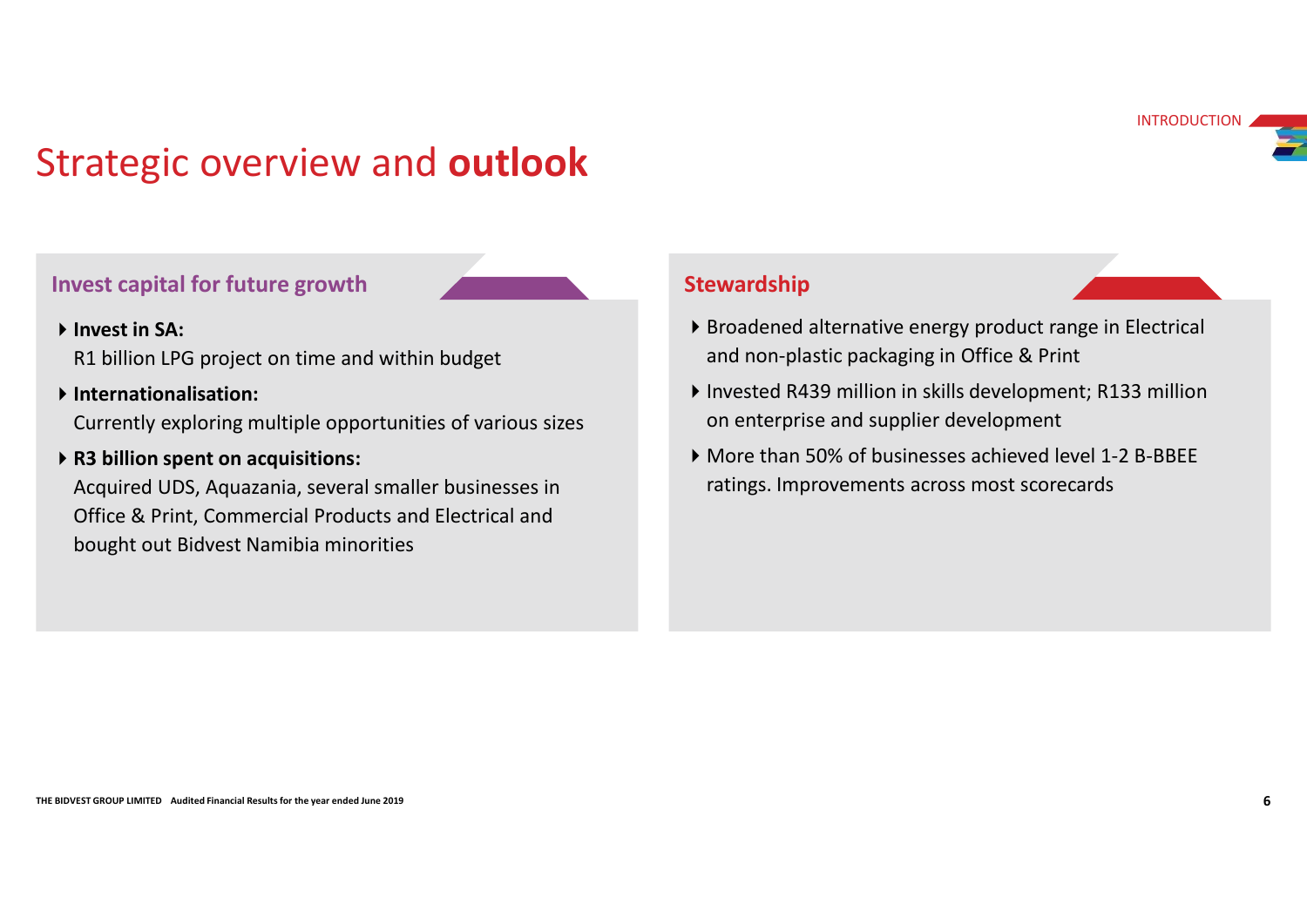# Highlights for the year **Highlights for the year**<br>
→ HEPS up 9.8%<br>
→ Normalised HEPS up 5.2% to 1 320.0 cents<br>
→ Final DPS of 318 cents (+5.6%)<br>
→ Trading profit up 3.5% to R6.7 billion<br>
→ Excellent performance from Service and Office & Print. F

- HEPS up 9.8%
- 
- ▶ Final DPS of 318 cents (+5.6%)
- ▶ Trading profit up 3.5% to R6.7 billion
	- › Excellent performance from Service and Office & Print. Freight and Properties performed well. Commercial Products, Electrical and Financial Services fell short of expectation
	- › Gross and trading profit margins increased
- ▶ Solid operational cash generation of R7.1 billion, despite material swing in net Bank advances and deposits
- Exceptional balance sheet
- ▶ ROFE improved to 23.3%
- Investment in SA infrastructure, increased business capacity and innovation **EXALL ENGINEEYES**<br>FY18



DPS

(Cents per share)

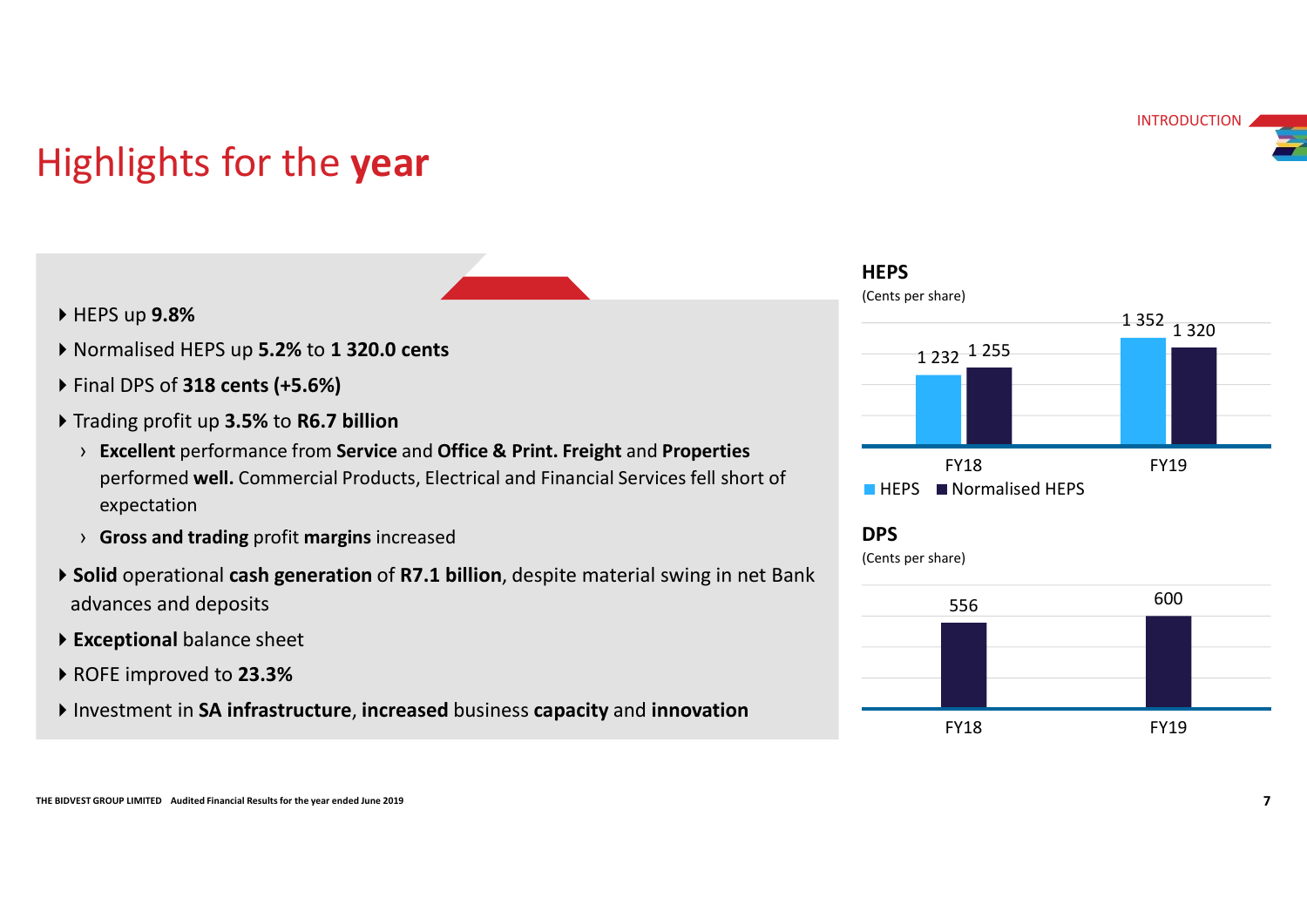# Reflections of the CEO

# Significant shifts achieved over past three years

- $\triangleright$  Profit mix has shifted towards annuity income
- 
- Annuity income proportionately higher and trading GP margin improved



- Internationalising niche services and greater annuity income streams **Trading and distribution gross profit margin have increased**  Capital and cash has been directed from non-core assets to internationalising niche services and greater annuity income streams<br>
Returns have remained good<br> **Aditive cash inflow and outflow (FY16-19)** 
	- Returns have remained good

### Cumulative cash inflow and outflow (FY16-19)

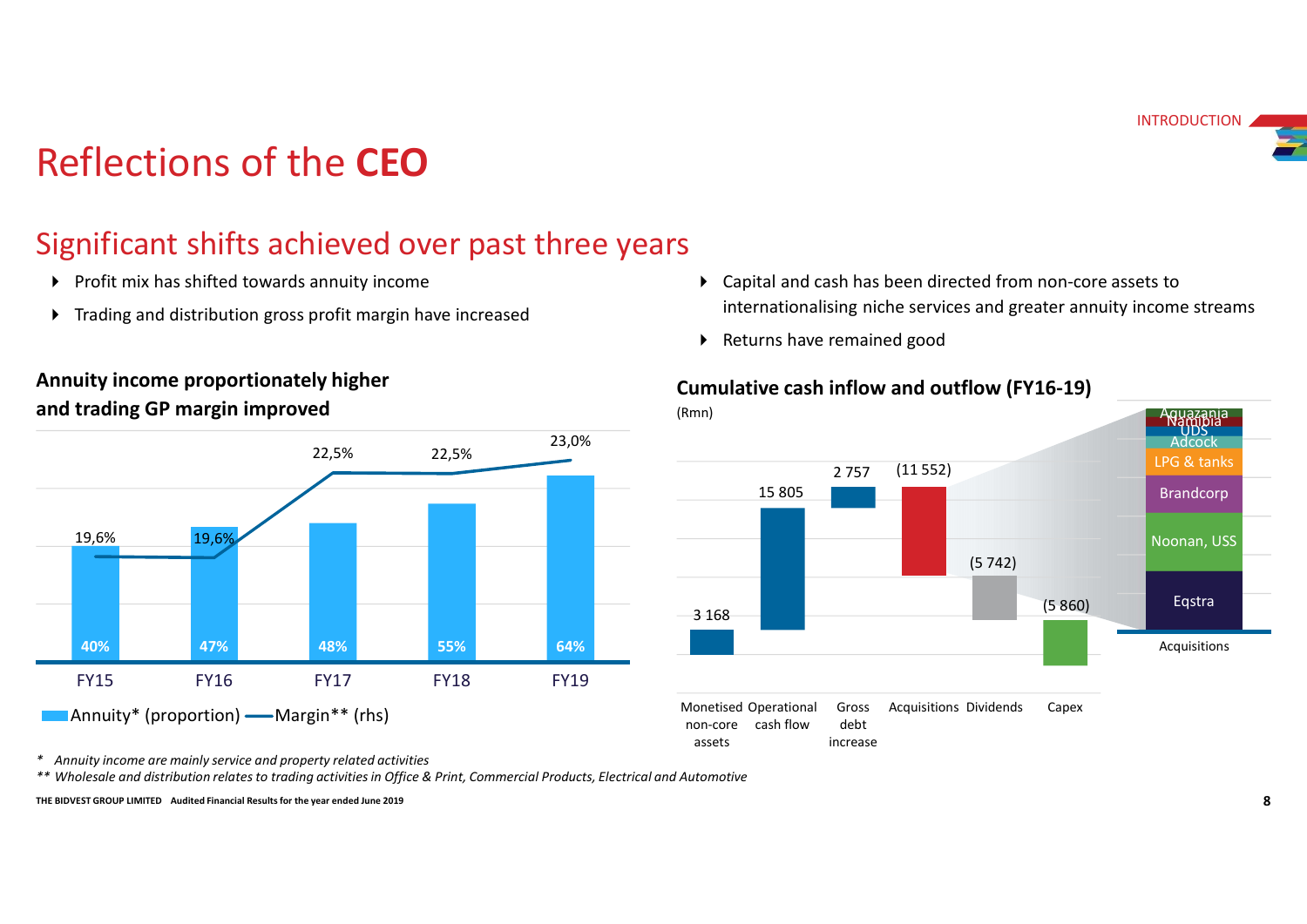

# The Bidvest Group Limited Audited Financial Results for the year ended June 2019 919<br>The Bidvest Group Limited Audited Financial Results for the year ended June 2019 919<br>The State Audited Audited Audited States for the yea Financial review 02Mark Steyn CFO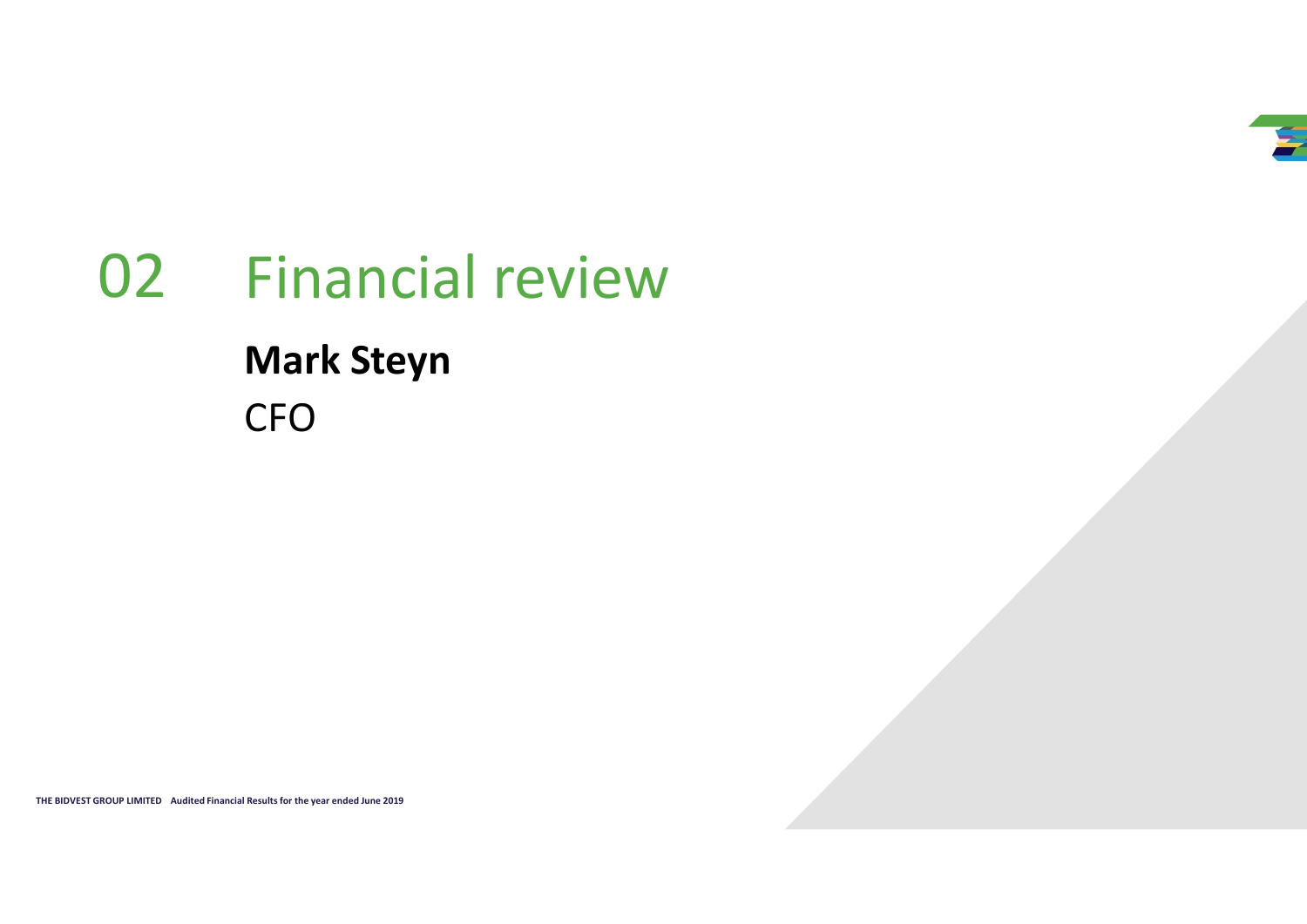# Financial highlights

| <b>Financial highlights</b>                                                                                                        |                         |                         | FINANCIAL REVIEW |
|------------------------------------------------------------------------------------------------------------------------------------|-------------------------|-------------------------|------------------|
| <b>R</b> billion                                                                                                                   | Year ended 30 June 2019 | Year ended 30 June 2018 | Change           |
| Revenue                                                                                                                            | 77.2                    | 77.0                    | 0.2%             |
| Gross profit*                                                                                                                      | 29.8%                   | 28.9%                   | 个                |
| Expenses*                                                                                                                          | 22.0%                   | 21.0%                   | 个                |
| EBITDA                                                                                                                             | 8.4                     | 8.2                     | 2.4%             |
| Trading profit                                                                                                                     | 6.7                     | 6.5                     | 3.5%             |
| Trading profit margin                                                                                                              | 8.7%                    | 8.5%                    | 个                |
| Headline earnings                                                                                                                  | 4.6                     | 4.1                     | 10.3%            |
| HEPS (cents)                                                                                                                       | 1 3 5 2 . 1             | 1 2 3 1 . 6             | 9.8%             |
| DPS (cents)                                                                                                                        | 600.0                   | 556.0                   | 7.9%             |
| EBITDA interest cover (times)                                                                                                      | 7.9x                    | 8.0x                    | $\downarrow$     |
| Net debt/EBITDA (times)                                                                                                            | 0.9x                    | 0.8x                    | ↓                |
| Cash conversion**                                                                                                                  | 64.0%                   | 112.9%                  | ↓                |
| <b>ROFE</b>                                                                                                                        | 23.3%                   | 22.9%                   | 个                |
| ROIC                                                                                                                               | 18.4%                   | 18.9%                   | $\downarrow$     |
| * As % of Revenue<br>** As % of trading profit<br>THE BIDVEST GROUP LIMITED Audited Financial Results for the year ended June 2019 |                         |                         |                  |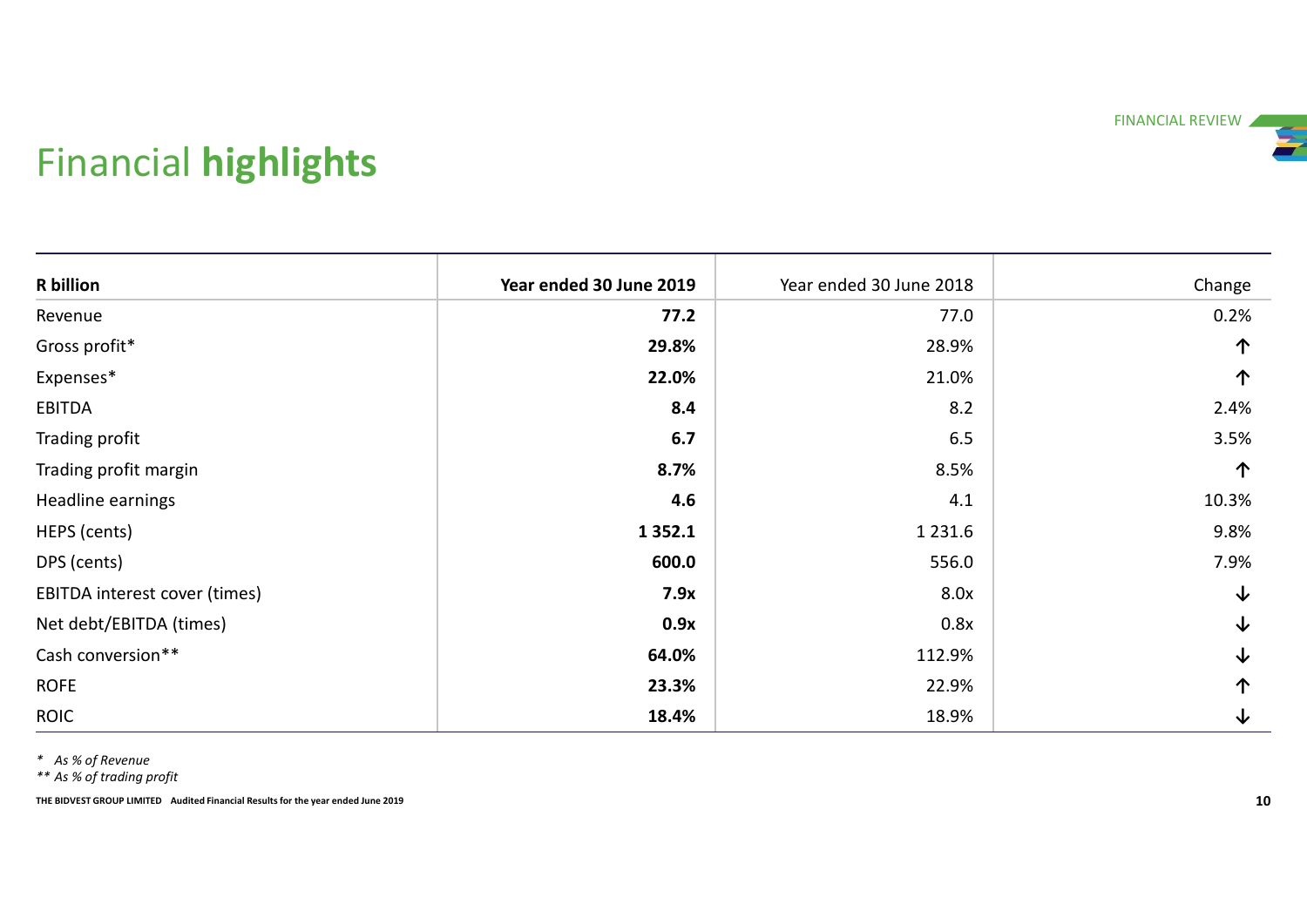# Income statement analysis



### Revenue

- Revenue flat
- Disposal of Bidfish, lower luxury vehicle sales and implementation of MBSA agency model, reduced trading across Electrical

### Expenses

- ▶ Operating expenses increased 4.6%
- Continued, strong focus on cost containment

- Acquisition costs of R23 million relate mainly to Aquazania, UDS and Eqstra
- Expenses<br>
 Continued, strong focus on cost containment<br>
 Continued, strong focus on cost containment<br>
 Continued, strong focus on cost containment<br>
 Commercial Products, Financial Services and Electrical delivered lowe Amortisation of acquired customer contracts of R42 million (mainly Noonan)

### Gross income

- Gross margin up almost 100bps to 29.8%
- Distribution-type businesses grew margin despite input cost volatility and fierce competition

### Trading profit

- ▶ Strong performances from Services, Office & Print and Properties
- Freight and Automotive contributed to growth
- Commercial Products, Financial Services and Electrical delivered lower profits

### Other costs **Net capital items**

- ▶ R624 million reduction in fair value of associates
- Disposal and closure of businesses
- Insurance compensation for damaged Freight assets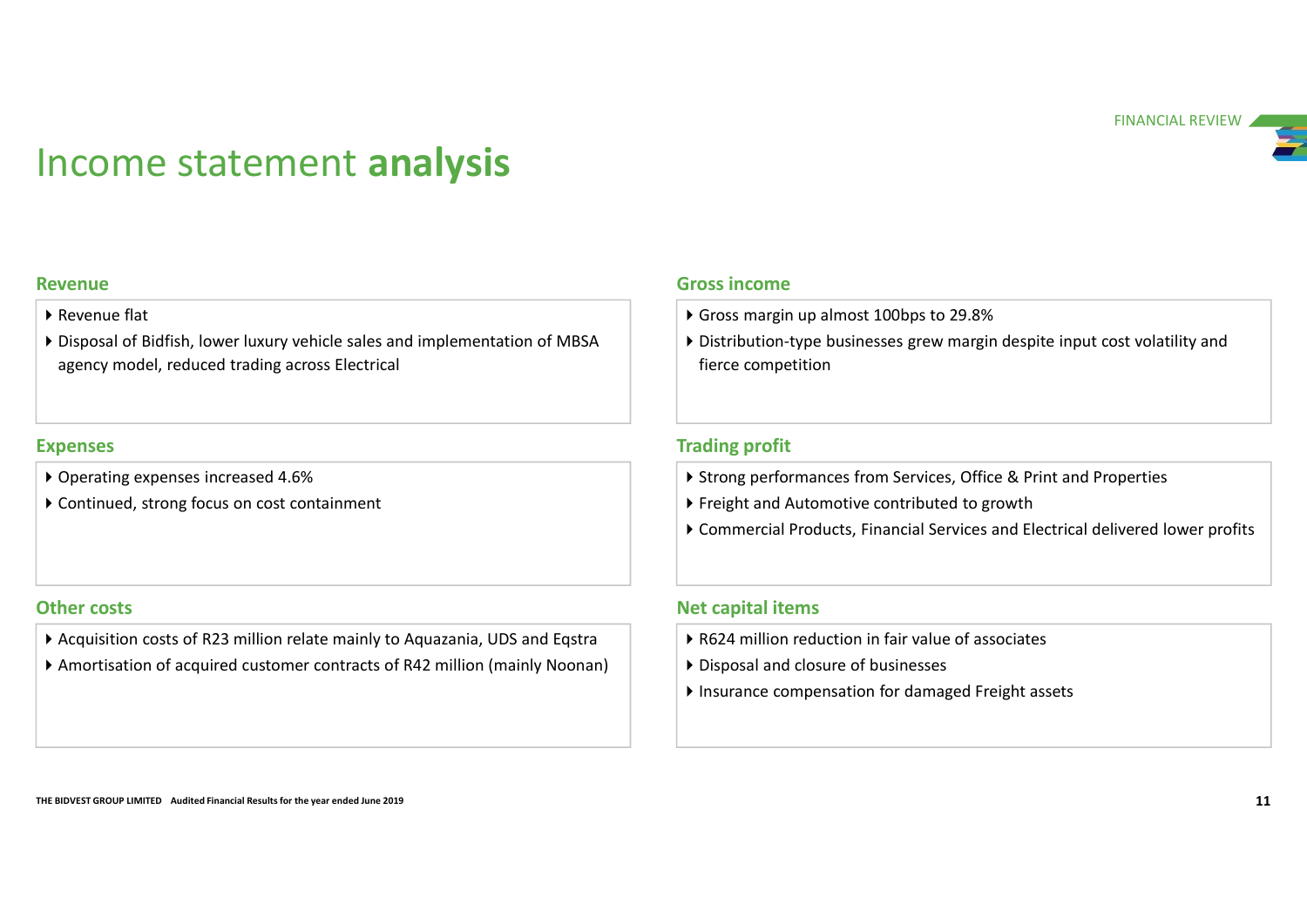# Income statement analysis

### Net finance charges

- ▶ 3.4% higher
- ▶ Additional funding for acquisitions
- Capital expenditure continued
- Conservative interest cover of 7.9x EBITDA

### Taxation

- Effective tax rate lower than statutory rate. Flat year on year
- Reduced by income from associates, MIAL and no tax shield on preference shares
- ▶ Lower statutory rate in offshore operations

- ▶ 9.8% growth despite tough trading conditions
- ▶ Reflects organic growth
- Taxation<br>
Taxation<br>
Controlling interest<br>
Controlling interest<br>
Controlling interest<br>
Controlling interest<br>
Controlling interest<br>
Controlling interest<br>
Controlling interest<br>
Controlling interest<br>
Controlling interest<br>
Con Normalist endit in the section of the section of customer contracts<br>
Non-controlling interest<br>
Non-controlling interest<br>
Non-controlling interest<br>
Non-controlling interest<br>
Non-controlling interest<br>
Non-controlling intere and non-cash share of Comair claim excluded

### Associate income

- Share of current period earnings increased by 37.1%
- Adcock Ingram performed well
- FINANCIAL REVIEW<br>
Sasociate income<br>
 Share of current period earnings increased by 37.1%<br>
 Adcock Ingram performed well<br>
 Comair recognised R1.1 billion SAA claim. We accounted for our share<br>
 Predominantly Namibia<br>
•

### Non-controlling interest

- Predominantly Namibia
- Reduced on disposal of Bidfish, Zonke closure

### **HEPS** Dividend

- Final dividend 318 cents, up 5.6%, bringing total dividend to 600 cents
- ▶ Cover ratio of 2.2x consistent with policy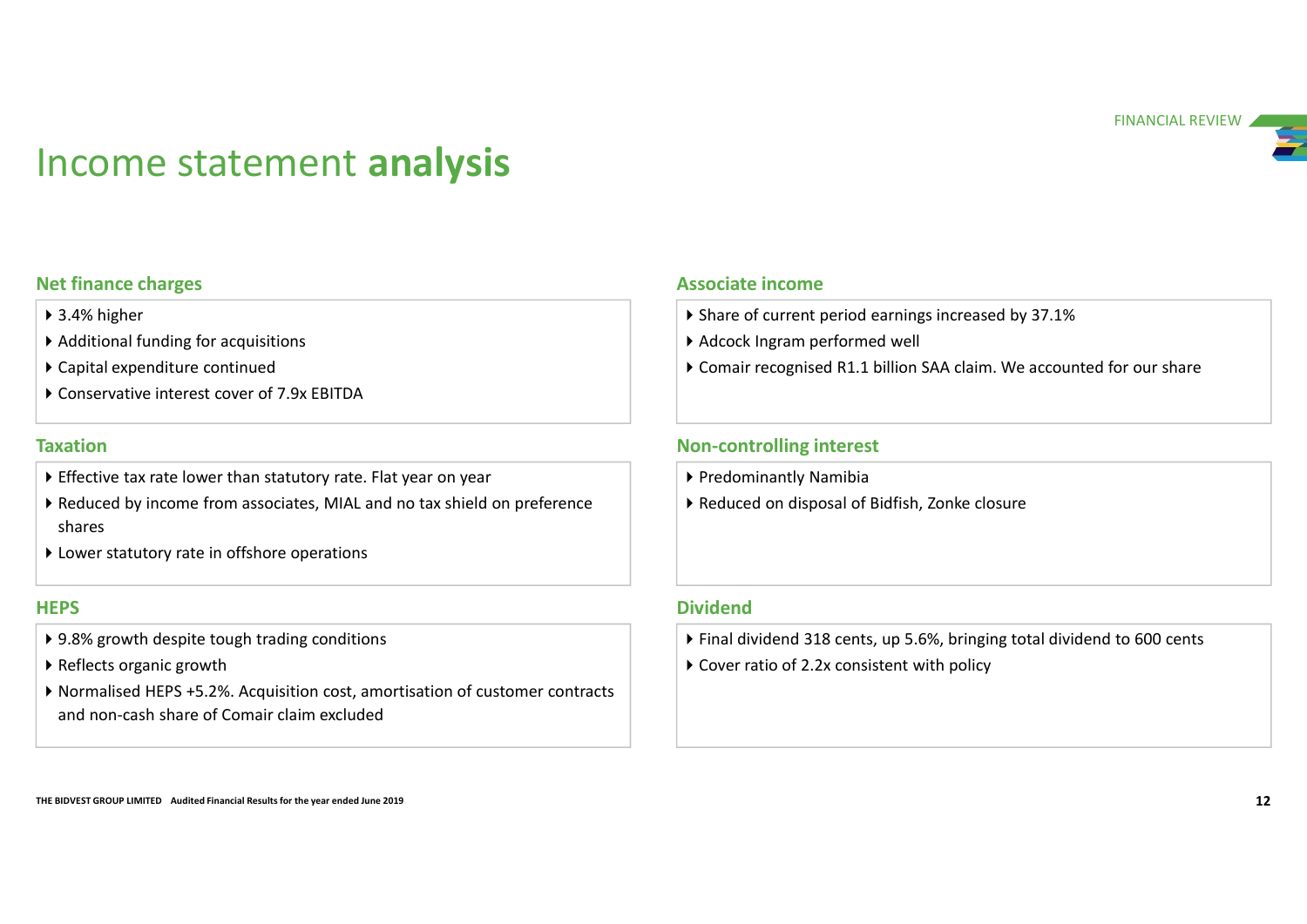# Debt and funding

# A conservative approach to gearing

- ▶ Net debt of R7.8 billion
- ▶ EBITDA interest cover of 7.9 times 10 vs. 8.0 times in 2018
- ▶ Net debt/EBITDA 0.9 times
- 49% of gross debt long-term
- Ample headroom to fund organic or acquisitive expansion
- ▶ Successful bond placements 2 2 8.4
- 





| ▶ 49% of gross debt long-term                                                    | 6              |        |           |        |          |            |                            |
|----------------------------------------------------------------------------------|----------------|--------|-----------|--------|----------|------------|----------------------------|
| Ample headroom to fund organic<br>or acquisitive expansion                       | 4              |        |           |        |          |            |                            |
| Successful bond placements                                                       | $\overline{2}$ |        |           |        |          |            | Net debt (Rbn)             |
| ▶ Spent R1.4 billion on AIP and BVN in Jun 19                                    | 8,4            | 5,6    | 9,0       | 6,3    | 8,9      | 7,8        | -EBITDA interest cover (x) |
|                                                                                  | 1HFY2017       | FY2017 | 1HFY2018  | FY2018 | 1HFY2019 | FY2019     |                            |
| Moody's Investors Service credit rating                                          |                |        | Long term |        |          | Short term | Outlook                    |
| The Bidvest Group Limited                                                        |                |        |           |        |          |            |                            |
| National scale                                                                   |                |        | Aa1.za    |        |          | $P-1.za$   | Stable                     |
| Global scale                                                                     |                |        | Baa3      |        |          | $P-3$      | Stable                     |
| THE BIDVEST GROUP LIMITED Audited Financial Results for the year ended June 2019 |                |        |           |        |          |            | 13                         |
|                                                                                  |                |        |           |        |          |            |                            |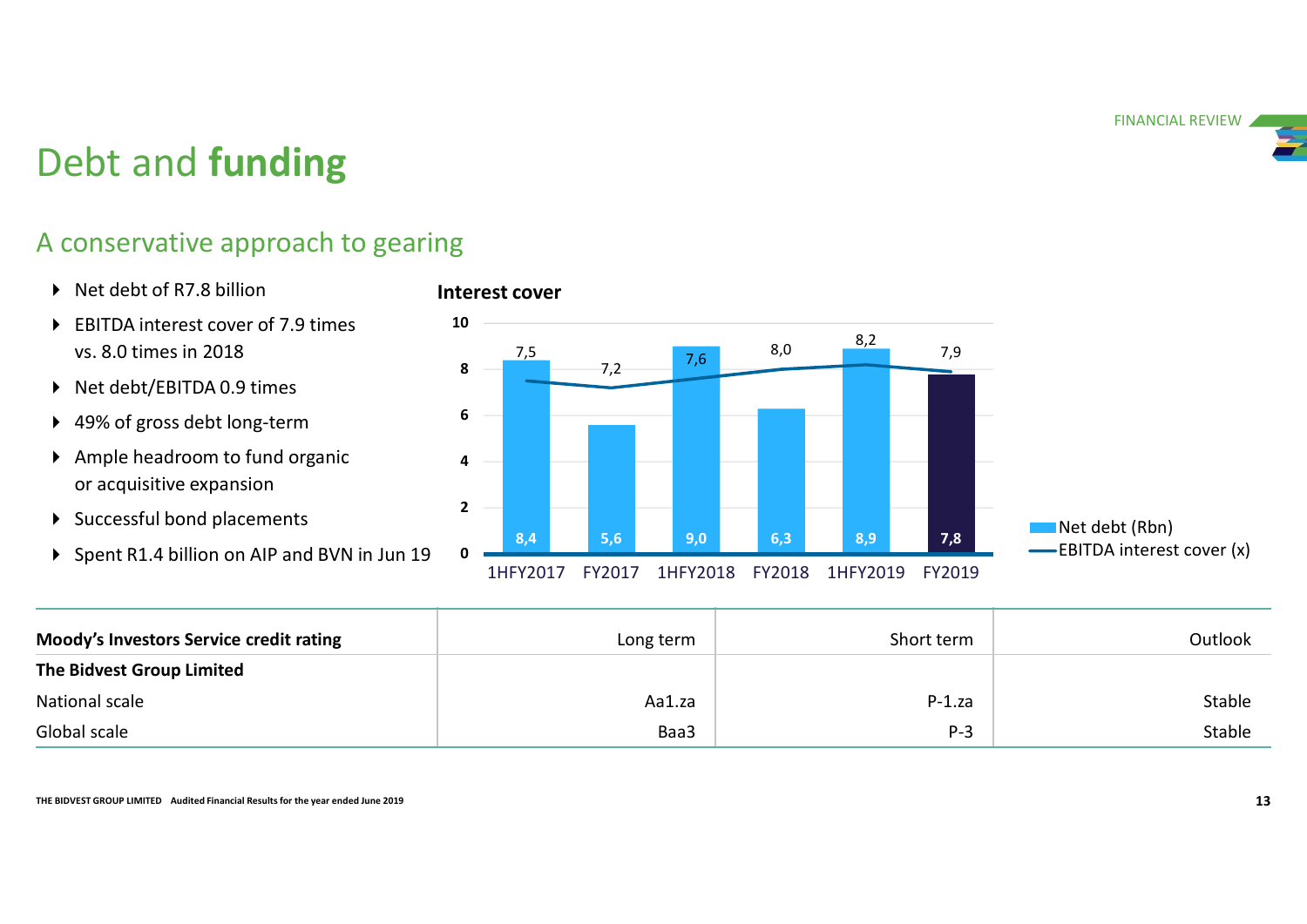

# Cash flow

Free cash flow

# Cash generative businesses that are capital light



# Cash generated vs working capital (Rbn)  $3,7$   $3,5$   $3,9$   $4,1$ 4,4 4,1 4,1  $(1, 9)$ 1,5 **The Contract of Section 1.5** (0,6)  $2,2$  2,0  $(3,1)$  $2,0$  $21\%$  and  $(0.6)$ 80% 1,5 51% **Fig. 1. The Contract of Action** and Action and Action and Action and Action and Action and Action and Action **113%** (18%) 64% 1H2017 FY2017 1H2018 FY2018 1H2019 FY2019 Cash generated from ops pre wc Net wc  $\leftarrow$  Cash conversion

- ▶ Cash conversion 64% (2018: 113%)
- Working capital absorbed of R1.1 billion (2018: R1.5 billion released) Bidvest Bank's raised less additional deposits and advanced more loans (net R766 million, or a 1/3rd, of cash movement) Lower trade payable balances in the non-financial services due to lower activity levels
- ▶ Capex spend continues in SA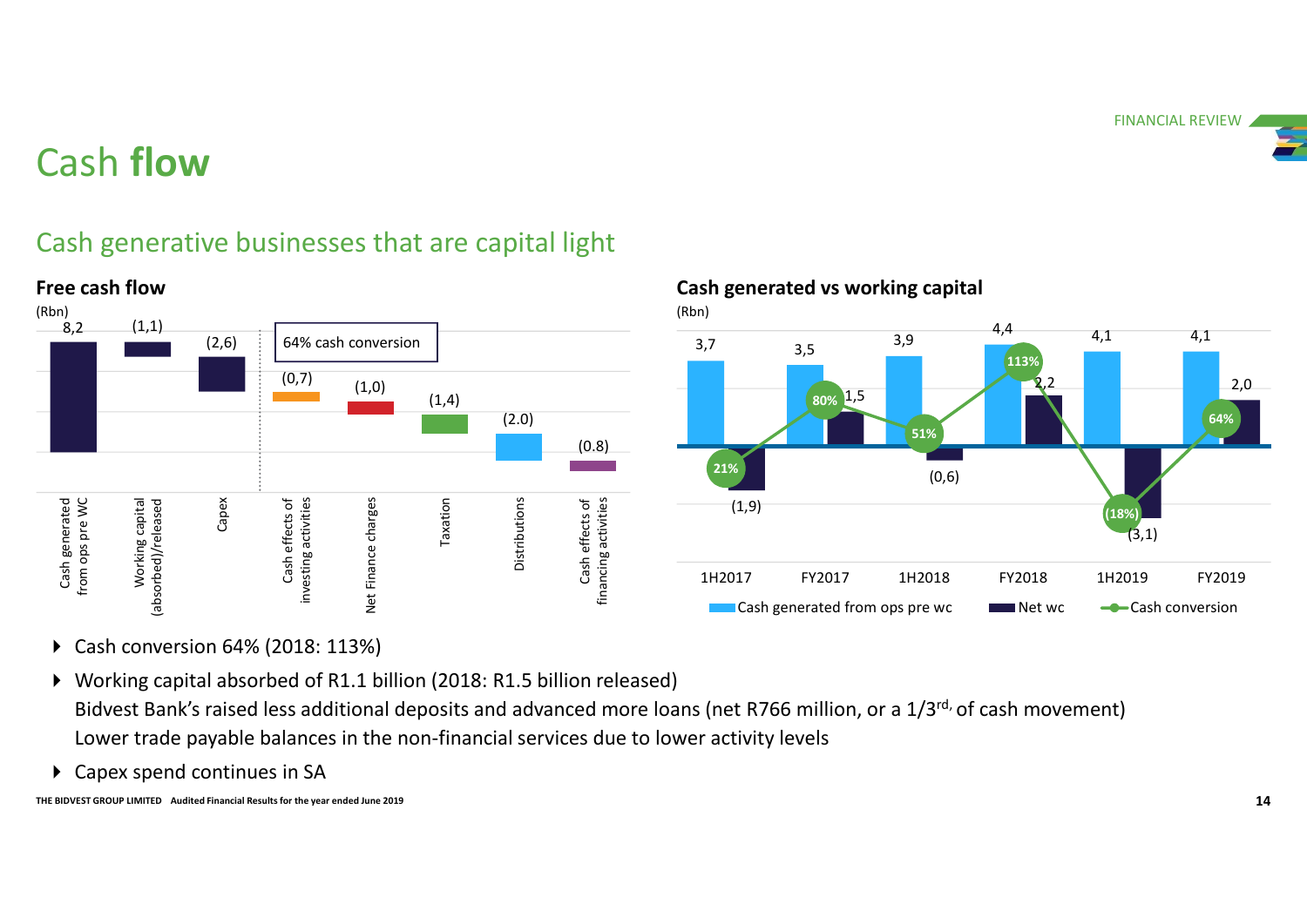# IFRS16: Leases

# No impact on cash flow or strategy

- IFRS16 will be adopted, effective 1 July 2019, using a modified retrospective approach
- **S16: Leases**<br> **CELC CELC CELC CELC CELC CELC CELC**<br>
 Right of use assets = lease liability using Bidvest's prevailing incremental borrowing rate adjusted for prepaid/accrued lease<br>
 Payments before initial application<br> payments before initial application
	-
- Approximate impact illustrated below for JSE reporting purposes
- → Approximate impact illustrated below for JSE reporting purposes<br>
→ The adoption has no impact on new cashflows. Interest portion of lease payments reallocate from operating activities to<br>
financial gactivities for the **S16: Leases**<br> **S16: Lease Allow or strategy**<br>
FRS16 will be adopted, effective 1 July 2019, using a modified retrospective approach<br>
<sup>2</sup><br>
<sup>2</sup> Right of use assets = lease liability using Bidvest's prevailing incremental bo The adoption has no impact on new cashflows. Interest portion of lease payments reallocate from operating activities to financing activities › Right of use assets and lease liabilities R5.3 - 5.8 billion **EXECT WATER THE ASSOCIAT CONDUCT STATE STATE STATE STATE STATE SPACE THE SET AND ARTLET SPACE THE SPACE THE SPACE THE SPACE THE SPACE THE SPACE THE SPACE THE SPACE THE SPACE OF SPACE THE SPACE OF SPACE AND APPLY practica ITIPICU OF CAST THOW OF SU ALCEGY**<br>
FRS16 will be adopted, effective 1 July 2019, using a modified retrospective approach<br>
• Right of use assets = lease liability using Bidvest's prevailing incremental borrowing rate adj<br> FRS16 will be adopted, effective 1 July 2019, using a modified retrospective approach<br>
• Right of use assets = lease liability using Bidvest's prevailing incremental borrowing rate adjuste<br>
payments before initial applicat • Right of use assets = lease liability using Bidvest's prevailing incremental borrowing rate adjusted for payments before initial application<br>• Will apply practical expedients allowed (onerous lease assessments under IAS3
	- Indicative financial statement impact
		-
		-
		-
		-
		-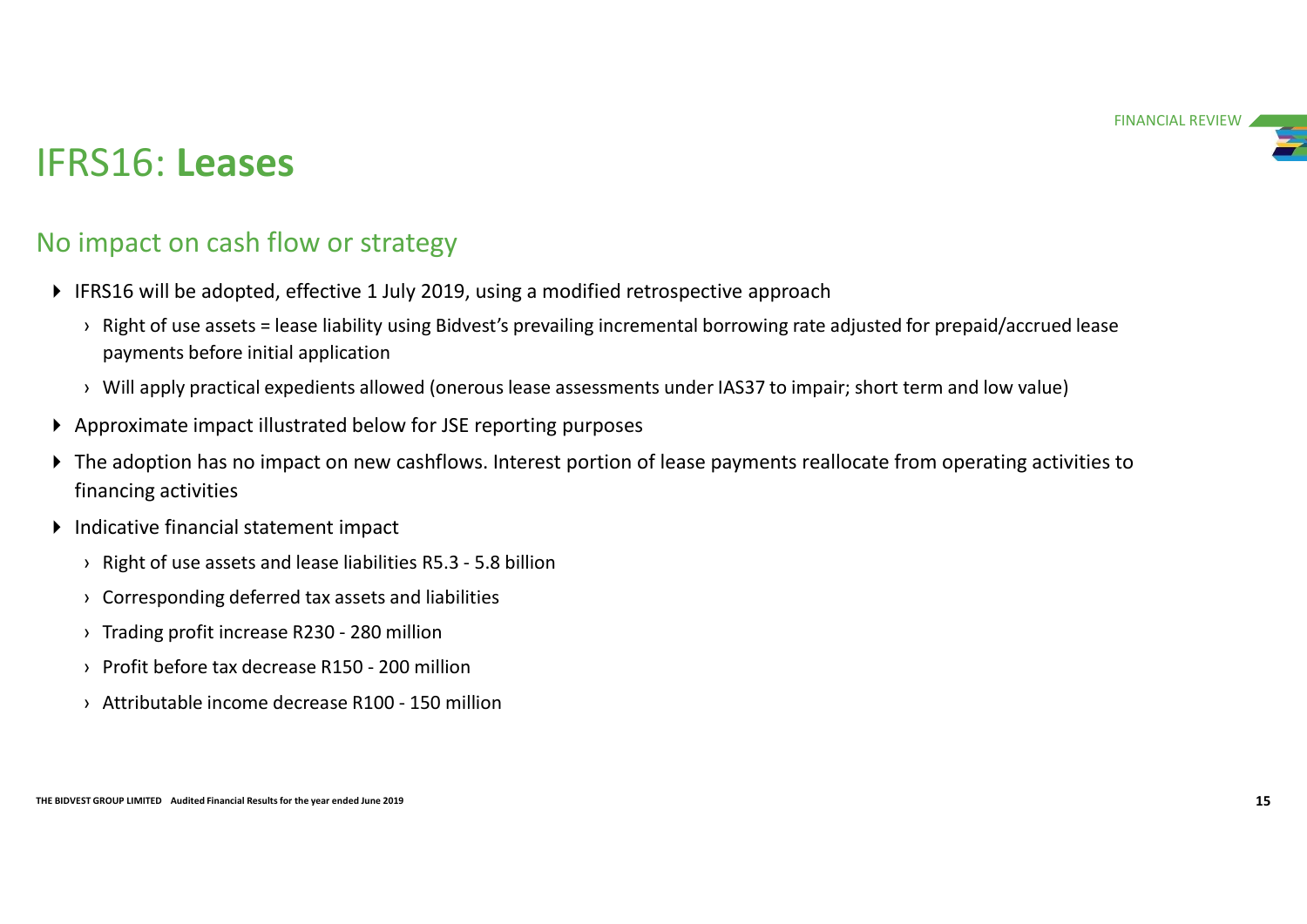

# The BiDVEST GROUP LIMITED AUDIENT MUSIC RESULTS FOR THE YEAR OLD TRANSPORTER.<br>The BiDVEST GROUP LIMITED AND ANNOUNCED AUDIENT CONTINUES FOR THE YEAR OLD TRANSPORTER. Operational updates Lindsay Ralphs CE 03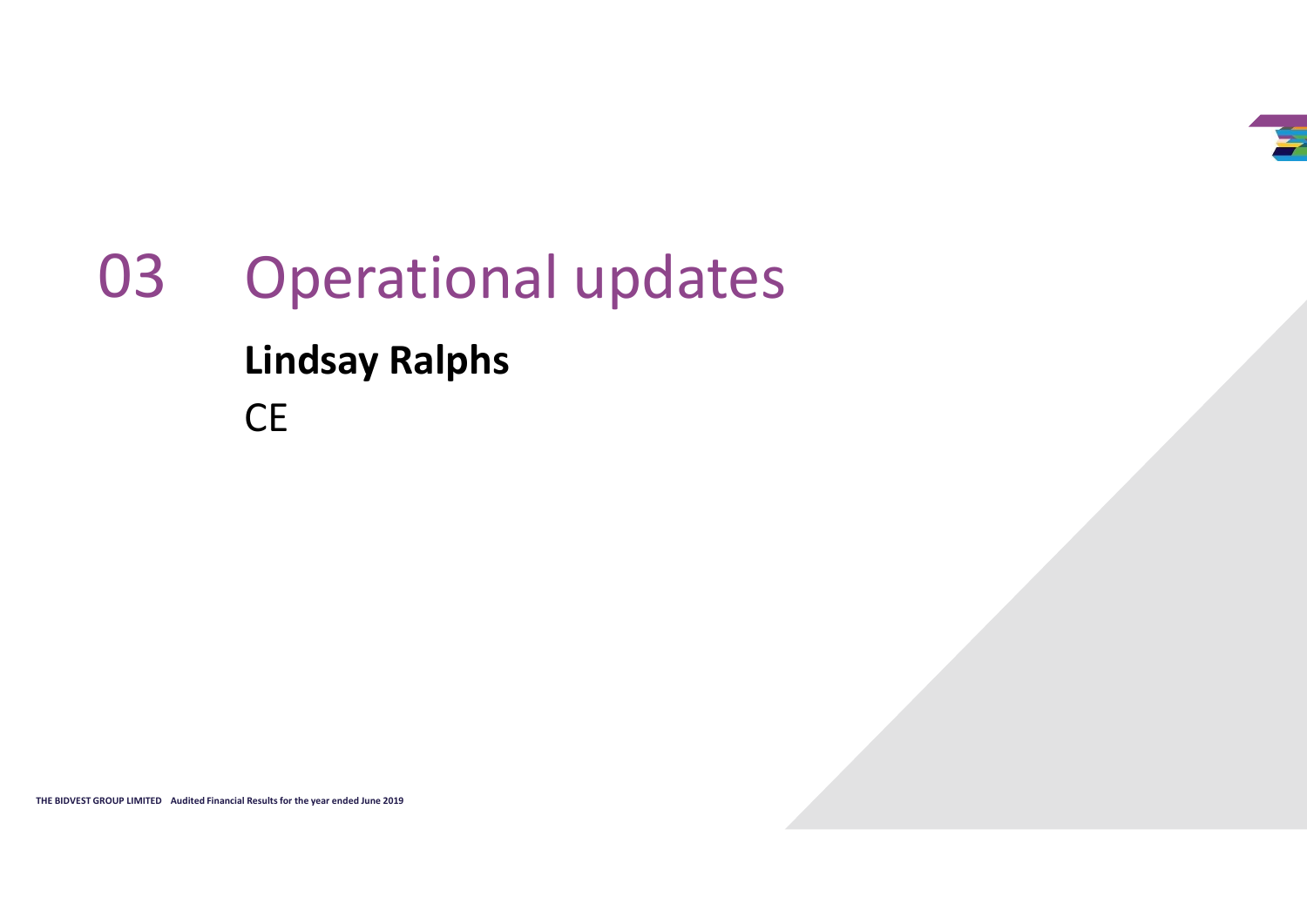# Services | CEO: Alan Fainman

- ▶ Noonan grew trading profit 16% in EUR on strong revenue and margin growth
- ▶ Steiner, BidAir Services, BidAir Lounges, BidTrack and the Allied Services cluster performed well. Corporate travel businesses under pressure
- Cash generation was very good and funds employed very well managed
-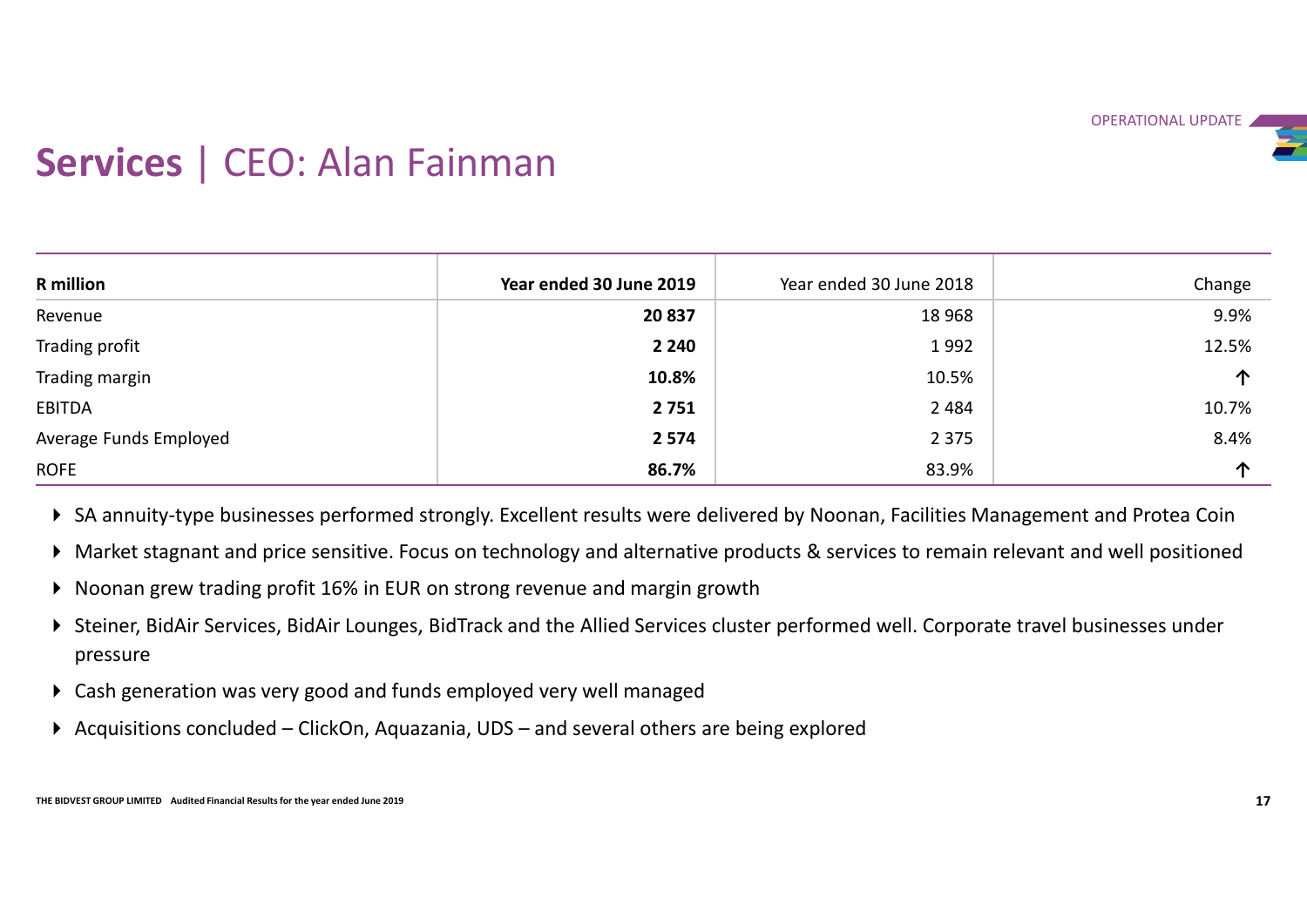

# Freight | CEO: Anthony Dawe

- Good result despite extremely large decrease in agricultural volumes
- Greater liquid and bulk commodity volumes handled
- Lower volumes and fierce price competition in warehousing and transportation
- Across the general activities, lower import volumes but pockets of export volume growth
- Annuity-income represents 40% of trading profit
- LPG project on track for 2020 completion and within budget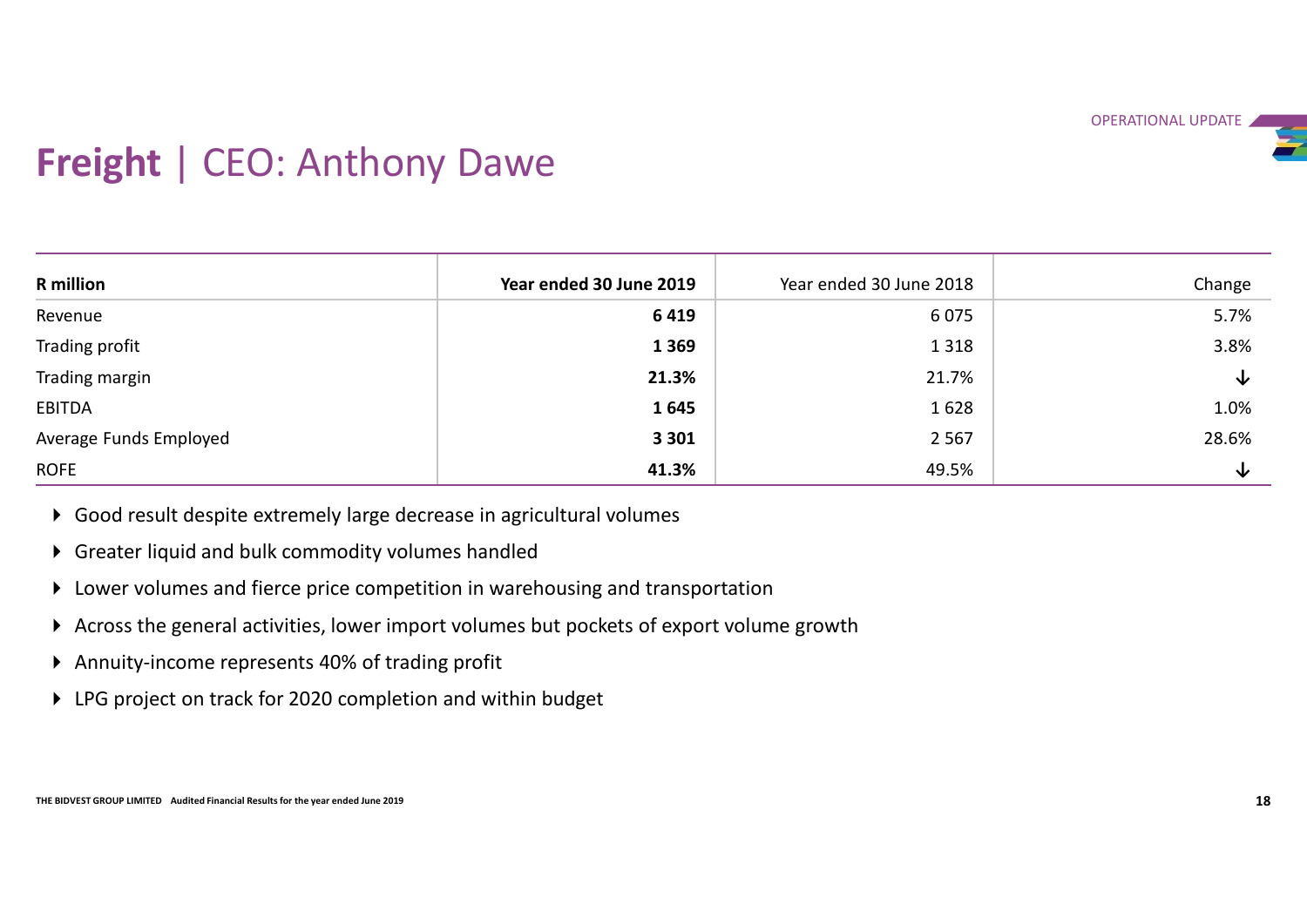

# **Office & Print | CEO: Kevin Wakeford**

|                                                     |                                                                                                                                |                         | OPERATIONAL UPDATE |
|-----------------------------------------------------|--------------------------------------------------------------------------------------------------------------------------------|-------------------------|--------------------|
| <b>Office &amp; Print   CEO: Kevin Wakeford</b>     |                                                                                                                                |                         |                    |
|                                                     |                                                                                                                                |                         |                    |
|                                                     |                                                                                                                                |                         |                    |
|                                                     |                                                                                                                                |                         |                    |
| <b>R</b> million                                    | Year ended 30 June 2019                                                                                                        | Year ended 30 June 2018 | Change             |
| Revenue                                             | 9435<br>735                                                                                                                    | 9 3 0 5<br>701          | 1.4%<br>5.0%       |
| Trading profit                                      | 7.8%                                                                                                                           | 7.5%                    | 个                  |
| Trading margin<br><b>EBITDA</b>                     | 863                                                                                                                            | 839                     | 2.8%               |
| Average Funds Employed                              | 2 2 2 9                                                                                                                        | 2 0 9 0                 | 6.7%               |
| <b>ROFE</b>                                         | 33.0%                                                                                                                          | 33.5%                   | $\downarrow$       |
|                                                     |                                                                                                                                |                         |                    |
|                                                     | ▶ Excellent result considering structural industry challenges and loss of Zonke monitoring business last year (Dec 2017)       |                         |                    |
| ▶ Good margin management and excellent cost control |                                                                                                                                |                         |                    |
| ▶ Konica Minolta bedded down new Treasury contract  |                                                                                                                                |                         |                    |
|                                                     | ▶ Office products market continues to contract but efficiencies, product innovation and ranging allowed them to buck the trend |                         |                    |
|                                                     | Data, Print and Packaging delivered resilient profit growth while Furniture recovered from a slow start                        |                         |                    |
|                                                     |                                                                                                                                |                         |                    |
|                                                     | ▶ Bolt-on acquisitions - UFC, Make Me Mobile, Logo Print - were concluded                                                      |                         |                    |

- Excellent result considering structural industry challenges and loss of Zonke monitoring business last year (Dec 2017)
- Good margin management and excellent cost control
- ▶ Konica Minolta bedded down new Treasury contract
- Office products market continues to contract but efficiencies, product innovation and ranging allowed them to buck the trend
- Data, Print and Packaging delivered resilient profit growth while Furniture recovered from a slow start
-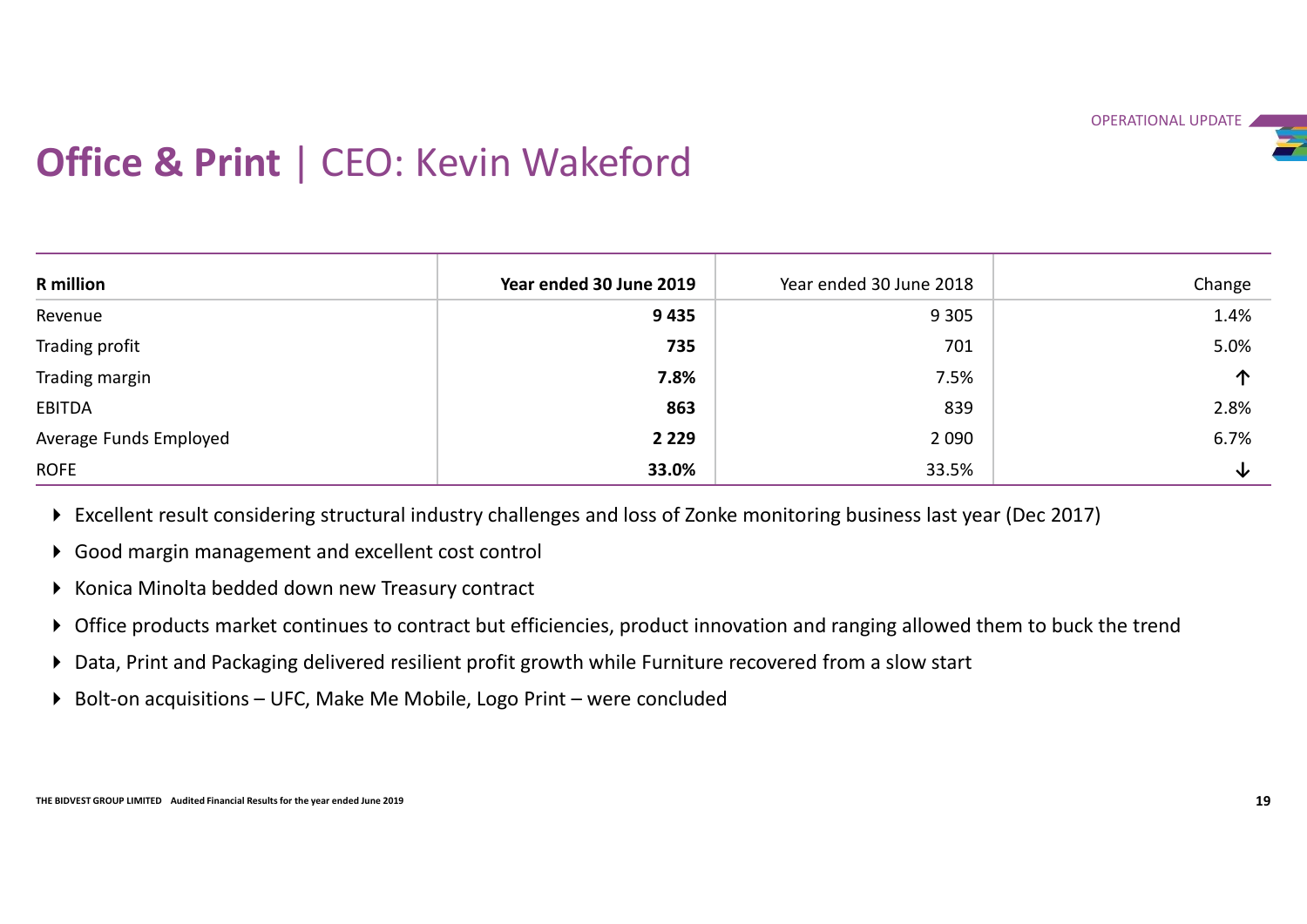

# Commercial Products | CEO: Howard Greenstein

|                                                                                                                                                                                                                                                                                                                                                                                                                                                                                                                                    |                                                      | <b>Commercial Products   CEO: Howard Greenstein</b> |            |
|------------------------------------------------------------------------------------------------------------------------------------------------------------------------------------------------------------------------------------------------------------------------------------------------------------------------------------------------------------------------------------------------------------------------------------------------------------------------------------------------------------------------------------|------------------------------------------------------|-----------------------------------------------------|------------|
| <b>R</b> million                                                                                                                                                                                                                                                                                                                                                                                                                                                                                                                   | Year ended 30 June 2019                              | Year ended 30 June 2018                             | Change     |
| Revenue                                                                                                                                                                                                                                                                                                                                                                                                                                                                                                                            | 9072                                                 | 8920                                                | 1.7%       |
| Trading profit                                                                                                                                                                                                                                                                                                                                                                                                                                                                                                                     | 617                                                  | 710                                                 | (13.2%)    |
| Trading margin                                                                                                                                                                                                                                                                                                                                                                                                                                                                                                                     | 6.8%                                                 | 8.0%                                                | ↓          |
| <b>EBITDA</b>                                                                                                                                                                                                                                                                                                                                                                                                                                                                                                                      | 727                                                  | 816                                                 | $(10.9\%)$ |
| Average Funds Employed                                                                                                                                                                                                                                                                                                                                                                                                                                                                                                             | 2 5 1 0                                              | 2 5 1 3                                             | $(0.1\%)$  |
| <b>ROFE</b>                                                                                                                                                                                                                                                                                                                                                                                                                                                                                                                        | 24.6%                                                | 28.3%                                               | ↓          |
| $\triangleright$ Very challenging 2H<br>Industrial cluster ( $2/3^{rd}$ of profit) reported lower profits in tough market. Consumer cluster held its own<br>▶ Good results from Burncrete, Plumblink, Interbrand and Moto Quip. Disappointing results from Renttech, Afcom, Vulcan and Matus<br>▶ Gross margin improved and cash generation was significantly higher<br>▶ Product range and price points were actively managed in the individual businesses<br>▶ Business models under review in Renttech, Afcom, Vulcan and Matus | ▶ Yamaha's business model change bedding down nicely |                                                     |            |

- Very challenging 2H
- Industrial cluster ( $2/3^{rd}$  of profit) reported lower profits in tough market. Consumer cluster held its own
- Good results from Burncrete, Plumblink, Interbrand and Moto Quip. Disappointing results from Renttech, Afcom, Vulcan and Matus
- Gross margin improved and cash generation was significantly higher
- $\triangleright$  Product range and price points were actively managed in the individual businesses
- Business models under review in Renttech, Afcom, Vulcan and Matus
- Yamaha's business model change bedding down nicely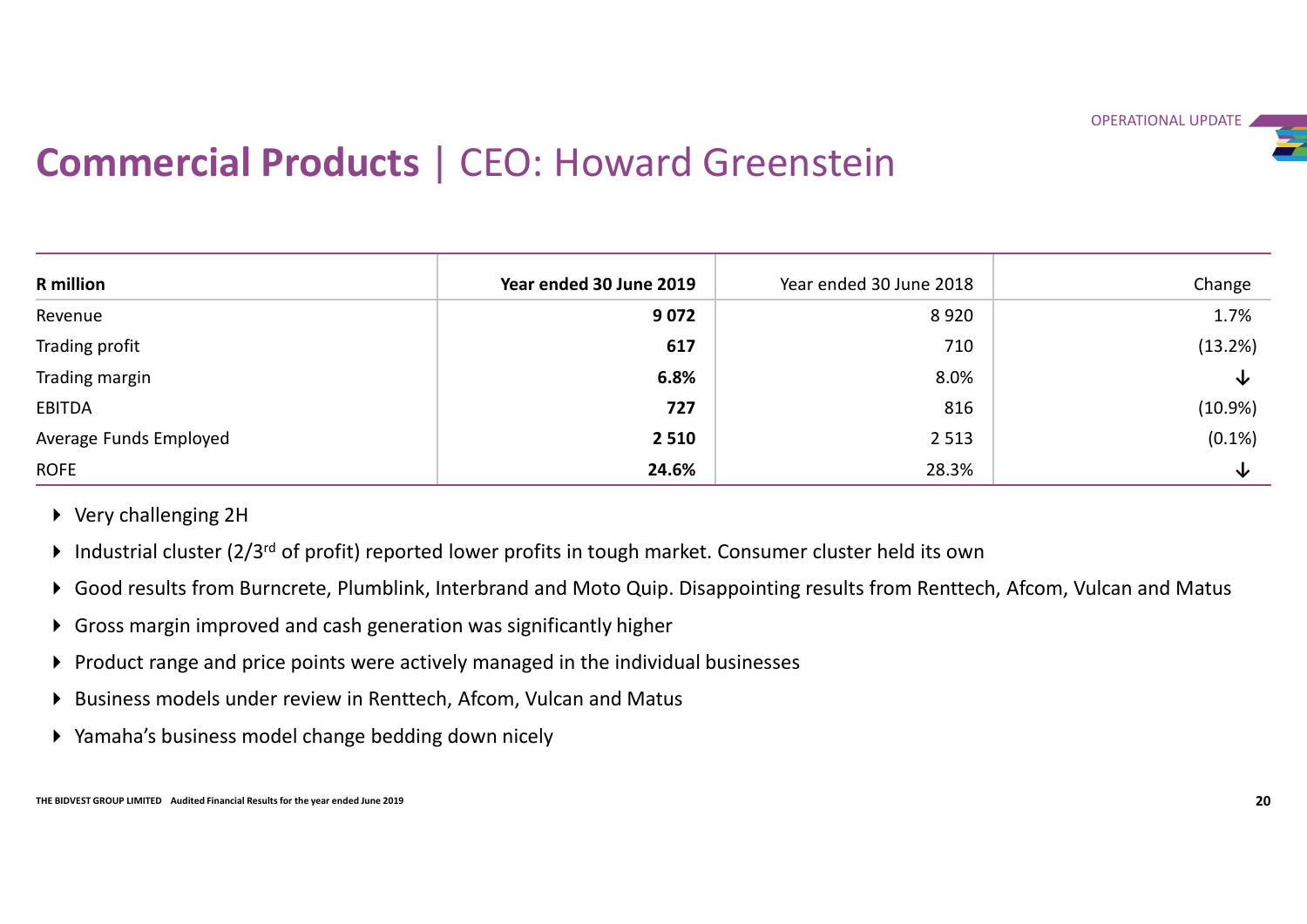# Automotive | CEO: Steve Keys

| Year ended 30 June 2019<br><b>R</b> million<br>Year ended 30 June 2018                                                                                                                                                                                                                                                                                                                                                                                                                                                                                                            | Change |
|-----------------------------------------------------------------------------------------------------------------------------------------------------------------------------------------------------------------------------------------------------------------------------------------------------------------------------------------------------------------------------------------------------------------------------------------------------------------------------------------------------------------------------------------------------------------------------------|--------|
| 23 442<br>24 702<br>Revenue                                                                                                                                                                                                                                                                                                                                                                                                                                                                                                                                                       | (5.1%) |
| 609<br>Trading profit<br>602                                                                                                                                                                                                                                                                                                                                                                                                                                                                                                                                                      | 1.1%   |
| Trading margin<br>2.6%<br>2.4%                                                                                                                                                                                                                                                                                                                                                                                                                                                                                                                                                    | 个      |
| <b>EBITDA</b><br>832<br>813                                                                                                                                                                                                                                                                                                                                                                                                                                                                                                                                                       | 2.3%   |
| Average Funds Employed<br>3 9 4 6<br>3867                                                                                                                                                                                                                                                                                                                                                                                                                                                                                                                                         | 2.0%   |
| 15.4%<br><b>ROFE</b><br>15.6%                                                                                                                                                                                                                                                                                                                                                                                                                                                                                                                                                     | ↓      |
| ▶ Pleasing turnaround from Bidvest Car Rental neutralised the lower motor retailing profit<br>▶ Bidvest McCarthy sold 5% fewer new vehicles and a similar number of used vehicles<br>The luxury segment declined even further and margin pressure was a feature in the used vehicle market<br>▶ The aftermarket segment reported a lower contribution as the car parc under warrantee & service plans shrunk and competition<br>became fierce<br>> Bidvest Car Rental achieved reasonable rental rate increases and lowered the holding cost of vehicles, culminating in improved |        |

- Bidvest McCarthy sold 5% fewer new vehicles and a similar number of used vehicles
- The luxury segment declined even further and margin pressure was a feature in the used vehicle market
- The aftermarket segment reported a lower contribution as the car parc under warrantee & service plans shrunk and competition became fierce
- Bidvest Car Rental achieved reasonable rental rate increases and lowered the holding cost of vehicles, culminating in improved profitability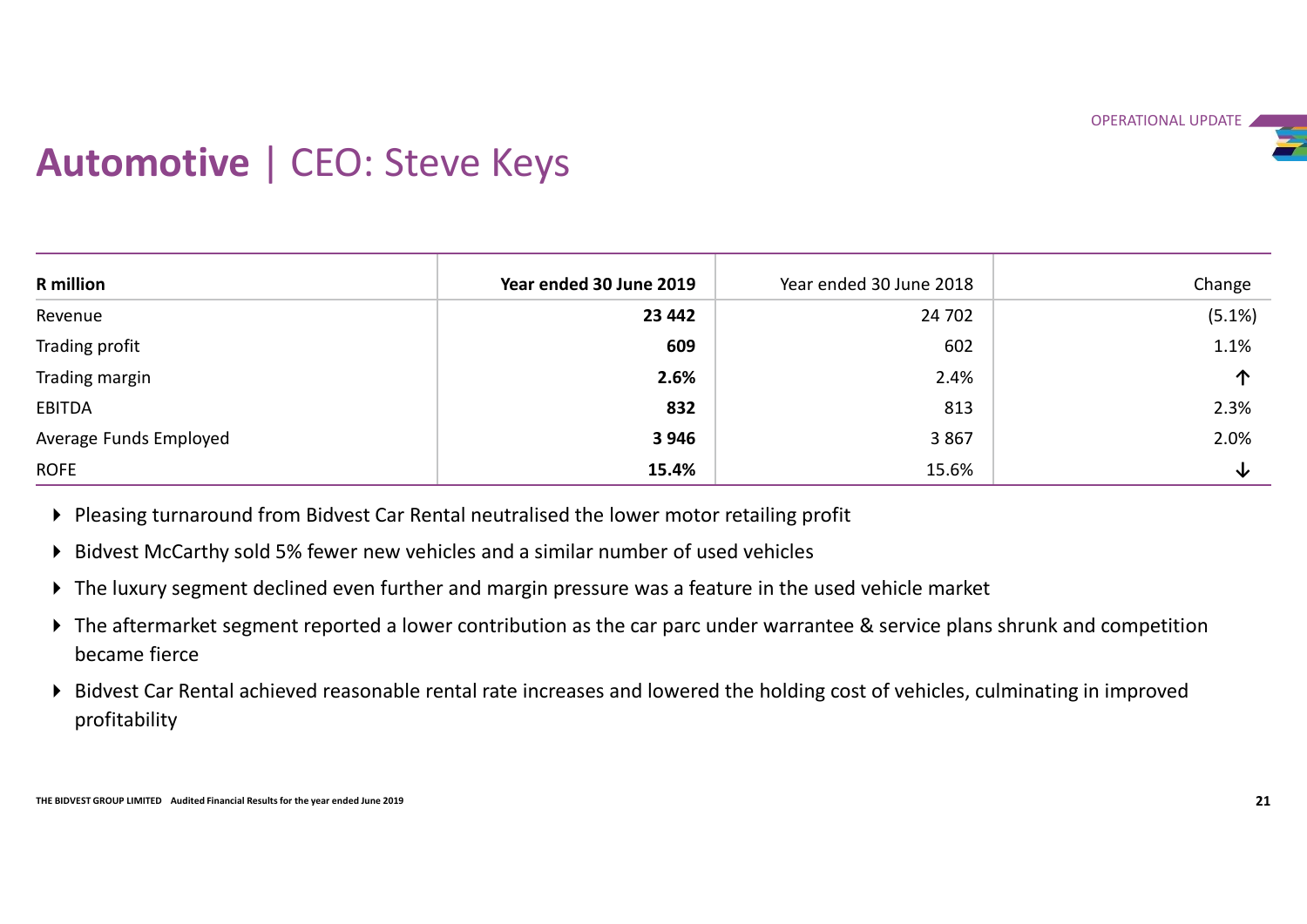

# Financial Services | CEO: Japie van Niekerk

|                                                                                  |                                                                                                                       |                         | OPERATIONAL UPDATE |
|----------------------------------------------------------------------------------|-----------------------------------------------------------------------------------------------------------------------|-------------------------|--------------------|
|                                                                                  | <b>Financial Services   CEO: Japie van Niekerk</b>                                                                    |                         |                    |
|                                                                                  |                                                                                                                       |                         |                    |
|                                                                                  |                                                                                                                       |                         |                    |
| <b>R</b> million                                                                 | Year ended 30 June 2019                                                                                               | Year ended 30 June 2018 | Change             |
| Revenue                                                                          | 2 7 0 1                                                                                                               | 2 5 6 3                 | 5.4%               |
| Trading profit                                                                   | 585                                                                                                                   | 632                     | (7.5%)             |
| Trading margin                                                                   | 21.6%                                                                                                                 | 24.7%                   | ↓                  |
| <b>EBITDA</b>                                                                    | 836                                                                                                                   | 867                     | (3.5%)             |
| Average Funds Employed                                                           | 3 5 5 8                                                                                                               | 3 4 1 7                 | 4.1%               |
| <b>ROFE</b>                                                                      | 16.4%                                                                                                                 | 18.5%                   | ↓                  |
| and others in run off. Business and personal banking grew                        | ▶ Bidvest Bank grew 3%. No contribution from new large fleet contracts (Transnet HCV only started paying out in FY20) |                         |                    |
|                                                                                  | ▶ Fleet assets declined 7%; deposits and loans & advances increased by 14% and 40%, respectively                      |                         |                    |
| ▶ Bidvest Insurance had a disappointing year                                     |                                                                                                                       |                         |                    |
|                                                                                  | ▶ Bidvest Life sales grew strongly, continuing to cause new business strain                                           |                         |                    |
| ▶ Compendium, FinGlobal and Tradeflow delivered pleasing results                 |                                                                                                                       |                         |                    |
|                                                                                  | ▶ Returns on the investment portfolio halved causing most of the profit decline                                       |                         |                    |
|                                                                                  |                                                                                                                       |                         |                    |
|                                                                                  |                                                                                                                       |                         |                    |
| THE BIDVEST GROUP LIMITED Audited Financial Results for the year ended June 2019 |                                                                                                                       |                         | 22                 |

- Bidvest Bank grew 3%. No contribution from new large fleet contracts (Transnet HCV only started paying out in FY20) and others in run off. Business and personal banking grew
- Fleet assets declined 7%; deposits and loans & advances increased by 14% and 40%, respectively
- $\triangleright$  Bidvest Insurance had a disappointing year
- Bidvest Life sales grew strongly, continuing to cause new business strain
- Compendium, FinGlobal and Tradeflow delivered pleasing results
- Returns on the investment portfolio halved causing most of the profit decline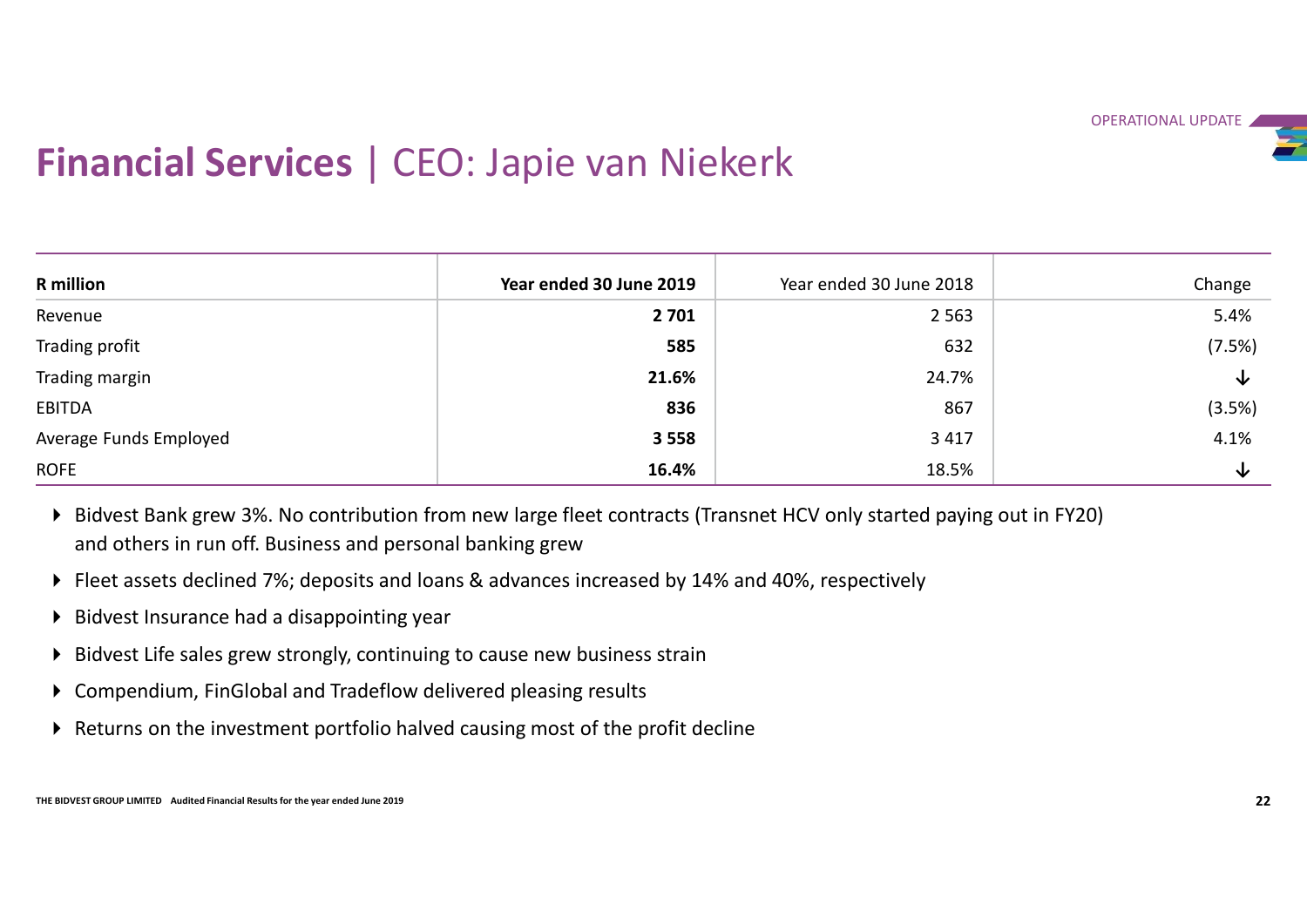# Electrical | CEO: Stan Green

| <b>Electrical   CEO: Stan Green</b>                                                                                                                                                                                                                                                                                                                                                                                                                                                                                                                                                                              |                         |                         | OPERATIONAL UPDATE |
|------------------------------------------------------------------------------------------------------------------------------------------------------------------------------------------------------------------------------------------------------------------------------------------------------------------------------------------------------------------------------------------------------------------------------------------------------------------------------------------------------------------------------------------------------------------------------------------------------------------|-------------------------|-------------------------|--------------------|
| <b>R</b> million                                                                                                                                                                                                                                                                                                                                                                                                                                                                                                                                                                                                 | Year ended 30 June 2019 | Year ended 30 June 2018 | Change             |
| Revenue                                                                                                                                                                                                                                                                                                                                                                                                                                                                                                                                                                                                          | 5 3 8 4                 | 5 6 9 5                 | (5.5%)             |
| Trading profit                                                                                                                                                                                                                                                                                                                                                                                                                                                                                                                                                                                                   | 258                     | 300                     | (14.2%)            |
| Trading margin                                                                                                                                                                                                                                                                                                                                                                                                                                                                                                                                                                                                   | 4.8%                    | 5.3%                    | ↓                  |
| <b>EBITDA</b>                                                                                                                                                                                                                                                                                                                                                                                                                                                                                                                                                                                                    | 299                     | 341                     | (12.3%)            |
| Average Funds Employed                                                                                                                                                                                                                                                                                                                                                                                                                                                                                                                                                                                           | 2 0 6 7                 | 1941                    | 6.5%               |
| <b>ROFE</b>                                                                                                                                                                                                                                                                                                                                                                                                                                                                                                                                                                                                      | 12.5%                   | 15.5%                   | ↓                  |
| ▶ Near-decimation of the building industry and challenging mining industry<br>▶ Voltex reported growth despite fierce competitive pressure. Project-type business performed poorly<br>▶ Cabstrut delivered good growth as its vertical integration strategy yielded benefits<br>▶ Electech's renewable energy business performed well<br>Some businesses ended the year overstocked. The debtors book continue to receive focused attention<br>Investments were made into facilities and initiatives to improve efficiencies<br>THE BIDVEST GROUP LIMITED Audited Financial Results for the year ended June 2019 |                         |                         | 23                 |

- Voltex reported growth despite fierce competitive pressure. Project-type business performed poorly
- Cabstrut delivered good growth as its vertical integration strategy yielded benefits
- Electech's renewable energy business performed well
- Some businesses ended the year overstocked. The debtors book continue to receive focused attention
- Investments were made into facilities and initiatives to improve efficiencies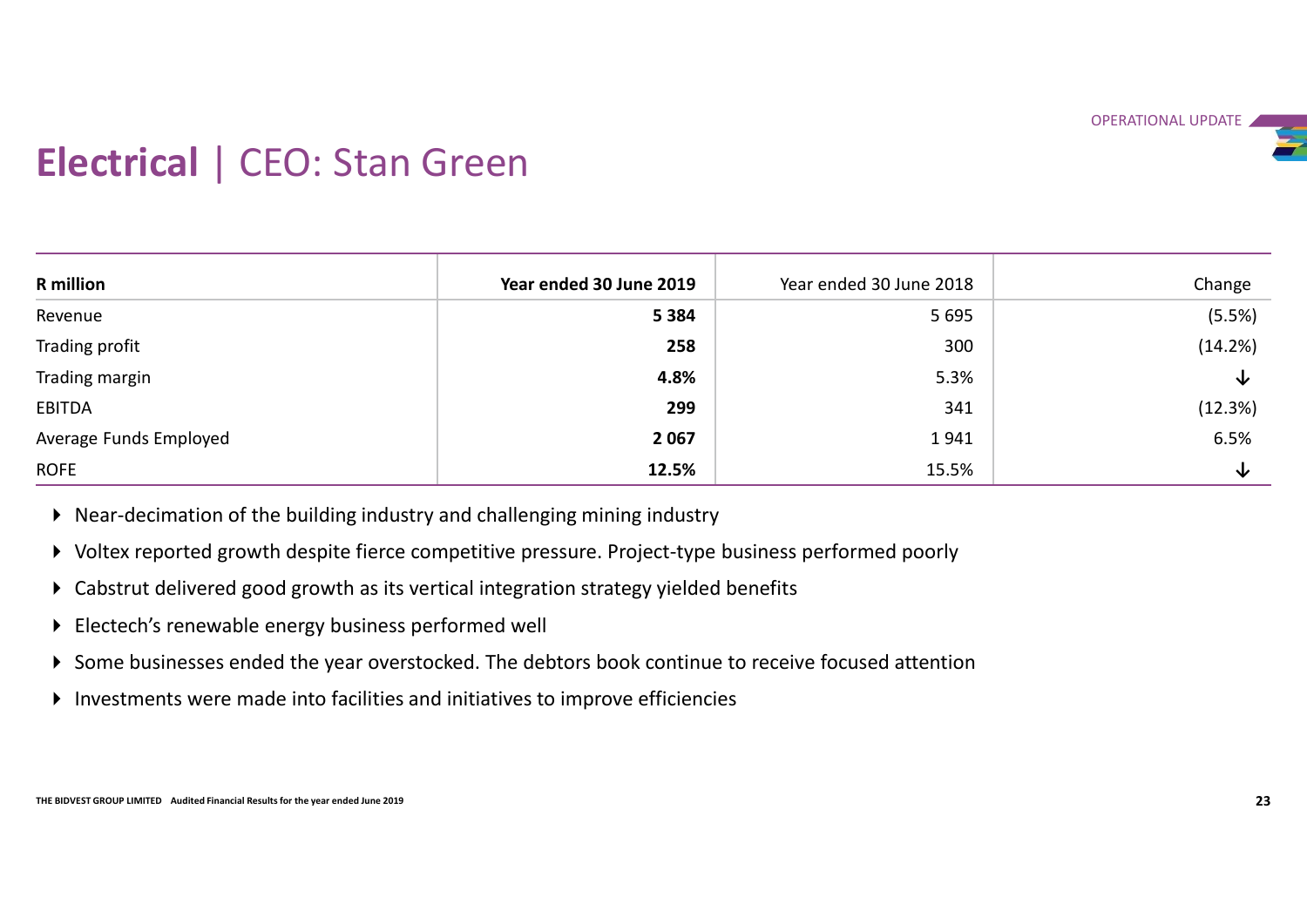# **Corporate**

| <b>Corporate</b> |                         |                         | OPERATIONAL UPDATE |
|------------------|-------------------------|-------------------------|--------------------|
|                  |                         |                         |                    |
| <b>R</b> million | Year ended 30 June 2019 | Year ended 30 June 2018 | Change             |
| Revenue          | 3897                    | 4 5 9 6                 | (15.2%)            |
| Trading profit   | 324                     | 253                     | 27.7%              |

- Corporate comprises Bidvest Properties, Bidvest Namibia and other investments
- Or Corporate comprises Bidvest Properties, Bidvest Namibia and other investments<br>
→ Bidvest Properties performed well (trading profit +14.7%) and continues to be of strategic importance to the Group<br>
→ Bought out minorit Bidvest Properties performed well (trading profit +14.7%) and continues to be of strategic importance to the Group
- Bought out minorities in Bidvest Namibia and delisted it from the NSX
- The Mansfield Group and Namibia performed poorly
- MIAL has been valued at USD86 million per the signed sale agreement. The transaction is progressing
- ▶ R30 million profit recognised on sale of last Bidcorp shares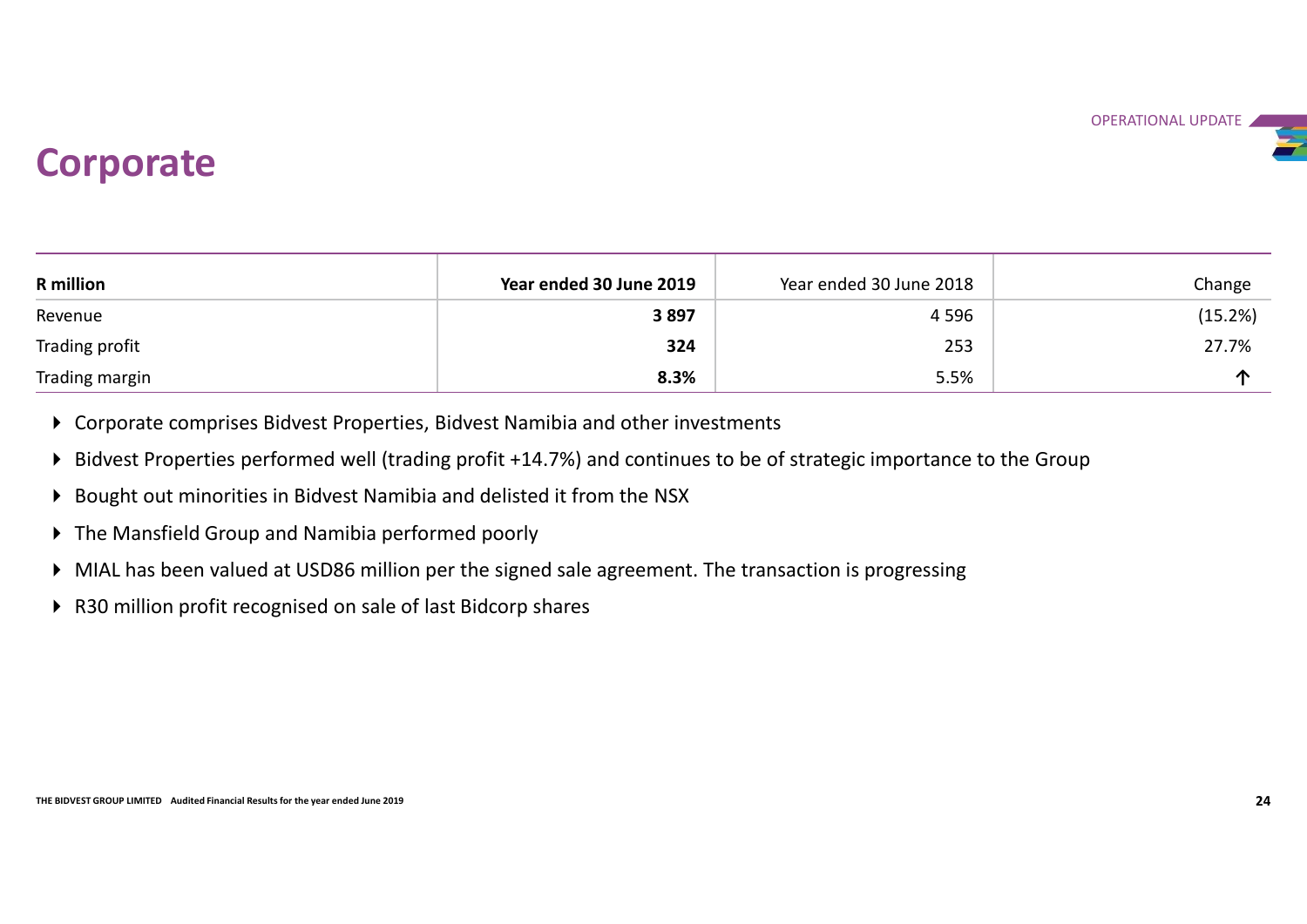

# The BiDVEST GROUP LIMITED AUDIENT MUSIC RESULTS FOR THE YEAR OLD TRANSPORTER.<br>The BiDVEST GROUP LIMITED AND ANNOUNCED AUDIENT CONTINUES FOR THE YEAR OLD TRANSPORTER. Strategic overview and outlook Lindsay Ralphs **CE** 04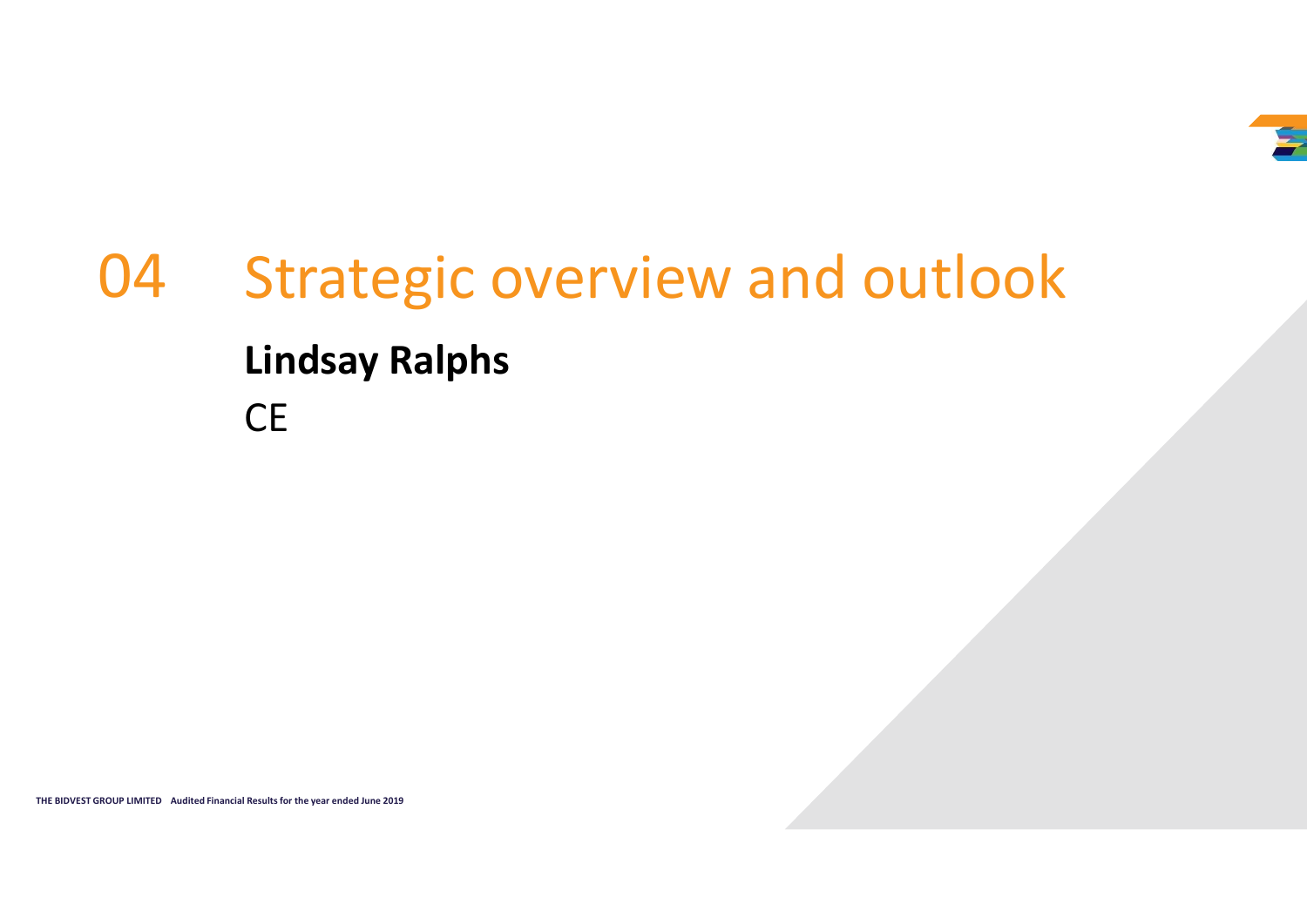# Strategic overview and outlook

### Operational outlook

- Need public and private sector to invest to achieve real GDP growth
- Bidvest will continue to strategically invest to generate sustainable profits
- Sustainable profits<br>
 Invest in technology and innovation to disrupt ourselves and<br>
 Conclude MIAL disposal<br>
 Pockets of opportunities and activity exist. Bidvest will<br>
capitalise on these<br>
—————————————————————————————  $\blacktriangleright$  Invest in technology and innovation to disrupt ourselves and industries **COVET VIEW ATTO OUTIOUR**<br> **COVET VIEW ATTO OUTIOUR**<br>
Read public and private sector to invest to achieve real GDP<br>
growth<br>
Bidvest will continue to strategically invest to generate<br>
sustainable profits<br>
Invest in technolo
	- Pockets of opportunities and activity exist. Bidvest will

### Maintain strong financial position



- Excellent asset management. Debtors book clean and stock well managed
- Low levels of debt (0.9x EBITDA) allows for significant headroom
- Conclude MIAL disposal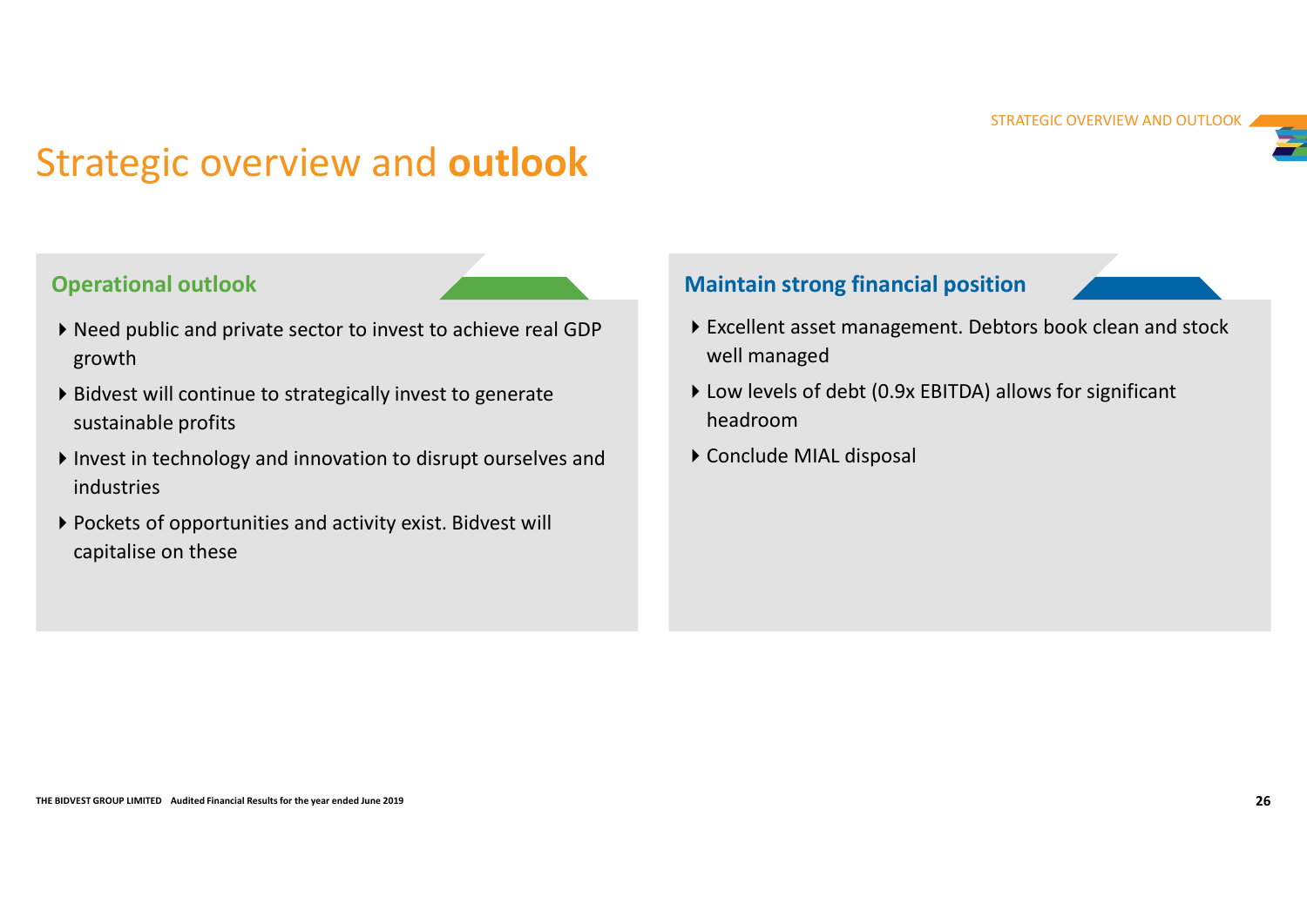# Strategic overview and outlook

- Trategic overview and outlook<br>
Maximise diverse portfolio<br>
▶ Well managed divisions with core competencies and drivers<br>
Firmly intact<br>
▶ Incorporate Namibian activities into divisions firmly intact
- Incorporate Namibian activities into divisions
- Generate cash
- Continuously broadening our product and service offering
- Adcock Ingram to be consolidated from 1 Aug 2019 (revenue R7 billion; trading profit R1 billion)

### Allocate capital to growth



- ▶ Well managed divisions with core competencies and drivers <br>▶ Local acquisitions will continue. Eqstra expected to close STRATEGIC OVERVIEW AND OUTLOOK<br> **Allocate capital to growth**<br> **Eqstra expected to close**<br> **Eqstra expected to close**<br> **Expect to close some soon**<br> **Continuously evaluate niche international acquisitions in** before Dec 2019
	- ▶ Bolt-on opportunities attractive. Expect to close some soon
- F Generate cash<br>
F Continuously broadening our product and service offering<br>
F Continuously broadening our product and service offering<br>
F Adcock Ingram to be consolidated from 1 Aug 2019<br>
Finvest in annuity-type project Continuously evaluate niche international acquisitions in services and distribution of everyday-essential products
	- Invest in annuity-type projects in SA
	- Unwavering disciplined approach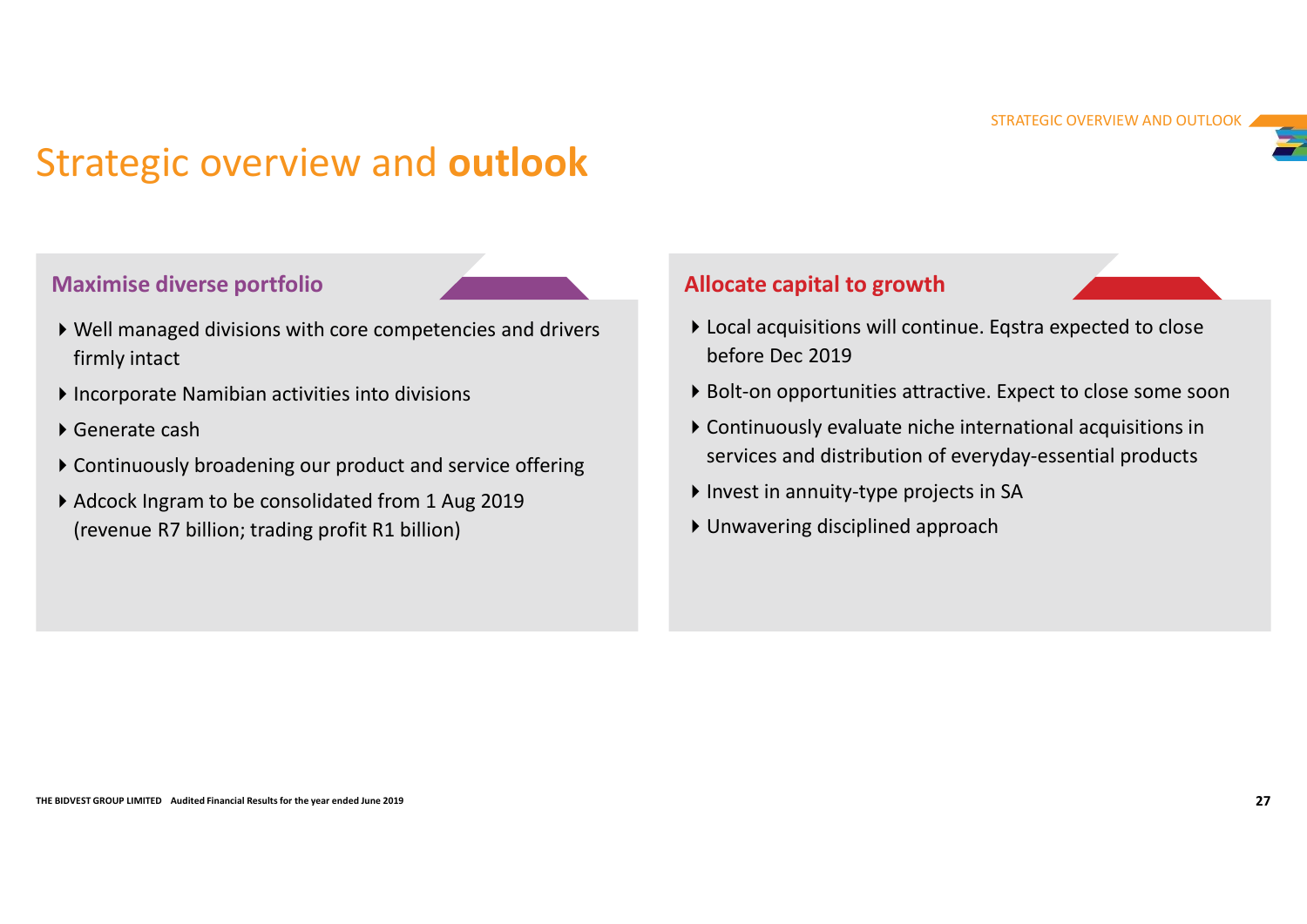# 05 Appendices

THE BIDVEST GROUP LIMITED Audited Financial Results for the year ended June 2019<br>The BiDVEST GROUP LIMITED Audited Financial Results for the year ended June 2019<br>The State Charles of the year ended June 2019 28:00:00 28:00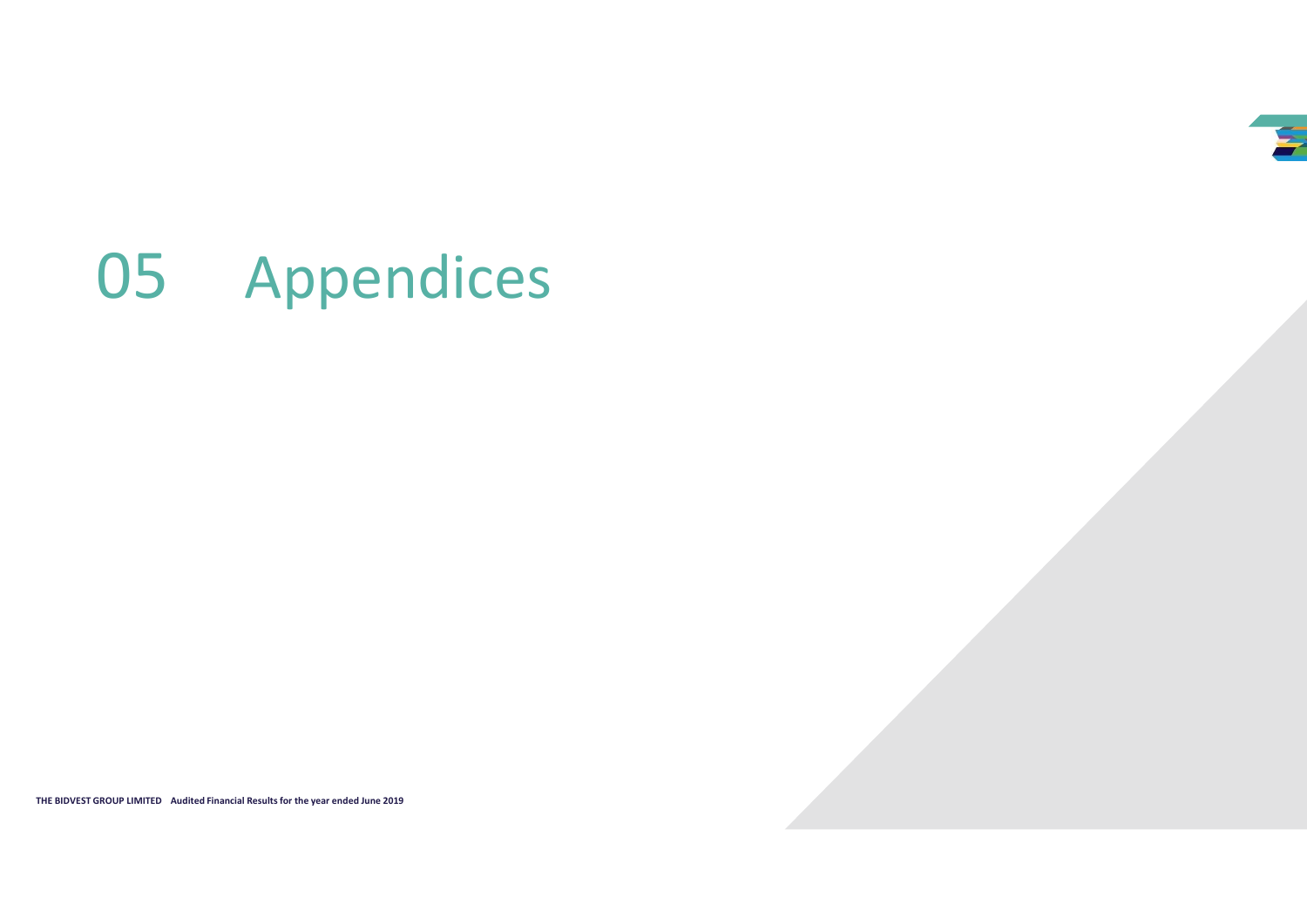**APPENDICES** 

# We are Bidvest

### Investment case

Commercial and industrial products,<br>
electrical products, financial services,<br>
theight management, office and print solutions,<br>
the Highly entrepreneurial and decentralised management teams<br>
outsourced hard and soft servi A leading B-2-B services, **undesale and distribution** and **example 2018** Services - 65% of trading profit group operating in the areas of commercial and industrial products, electrical products, financial services, freight management, office and print solutions, outsourced hard and soft services and automotive retailing

- $\blacktriangleright$  Highly diversified portfolio spanning broad economic spheres:
	-
	-
- APF<br>
APF<br>
diversified portfolio spanning broad economic spheres:<br>
→ Services 65% of trading profit<br>
→ Trading and distribution 35% of trading profit<br>
→ Strongly cash generative assets that are relatively capital light Strongly cash generative assets that are relatively capital light
- APPENDICES<br>
APPENDICES<br>
→ Services 65% of trading profit<br>
→ Trading and distribution 35% of trading profit<br>
→ Trading and distribution 35% of trading profit<br>
→ Strongly cash generative assets that are relatively cap Highly entrepreneurial and decentralised management teams supported by a small corporate office
	- Leading positions in our markets with a broad product offering
		- ▶ Strong "Proudly Bidvest" culture
			- ▶ Outperforming through the cycle
				- Embracing change through innovation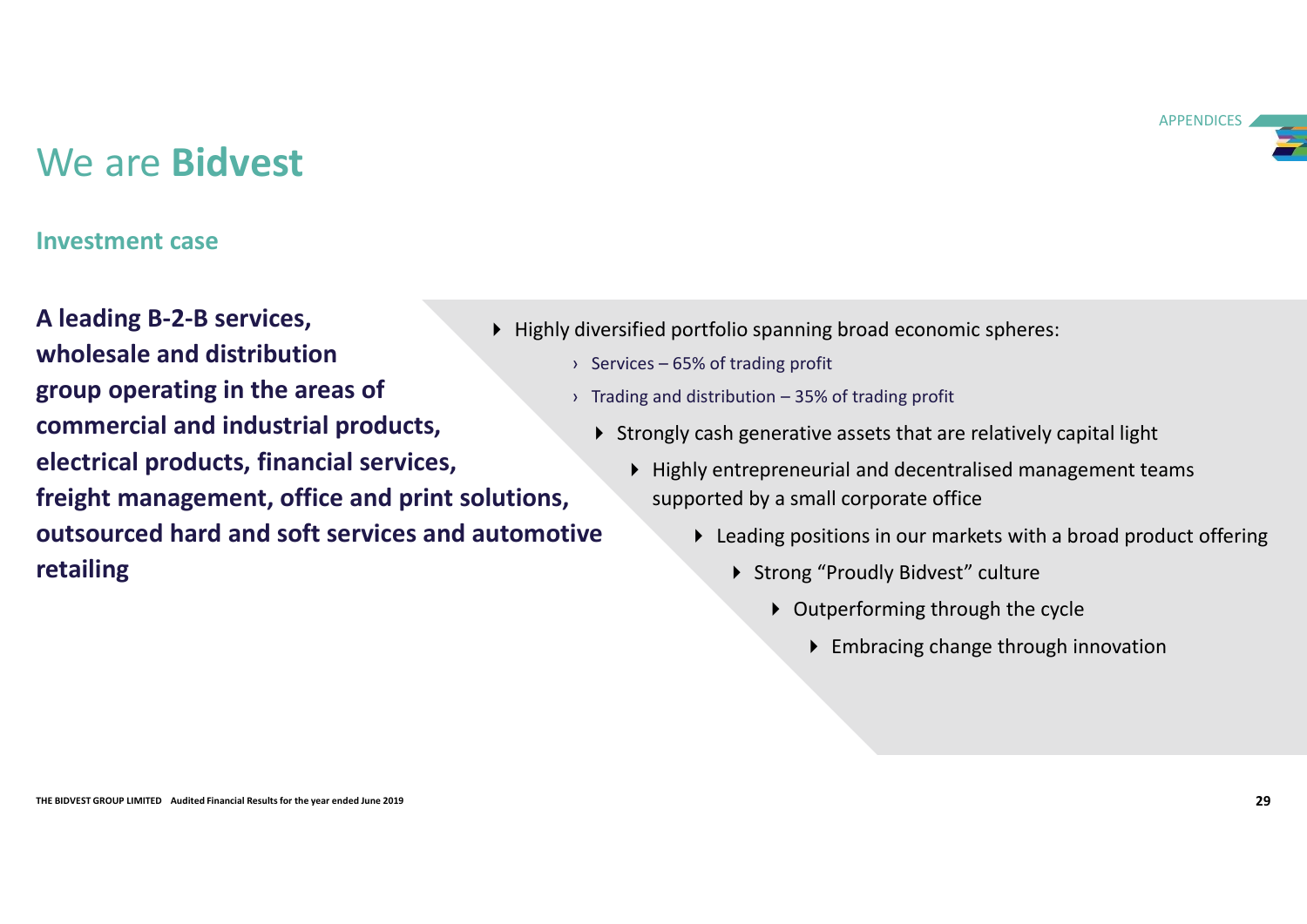

# Services

- ▶ FM Services performed well considering the environment. FM had another strong growth year but Catering lost Kusile contract
- Excellent result. Specialised<br>
businesses delivered good results. <br>
Margin pressure and contract losses<br>
Margin pressure and contract losses<br>
in mining were disappointing.<br>
Acquisitions are being explored<br>
in mining were d ▶ Security Services delivered an excellent result. Specialised businesses delivered good results. Margin pressure and contract losses in mining were disappointing. Acquisitions introduced niche technology
	- ▶ BidAir's lounges and cargo activities delivered good results
- ▶ Travel Services trading profit declined. Middle-office system implementation, lower corporate travel volumes and margin pressure all contributed. Leisure travel doing well
- Allied Services had another strong year. Aquazania is performing in line with expectations
- ▶ Noonan Ireland performed very strongly. Noonan UK delivered strong margin improvement. Funds employed reduced and cash generation improved

- $\triangleright$  Margin management will remain a key focus area
- ▶ Niche technology solutions offer exciting opportunities
- ▶ Acquisitions are being explored
- ▶ Targeted new customer opportunities and bedding down contract wins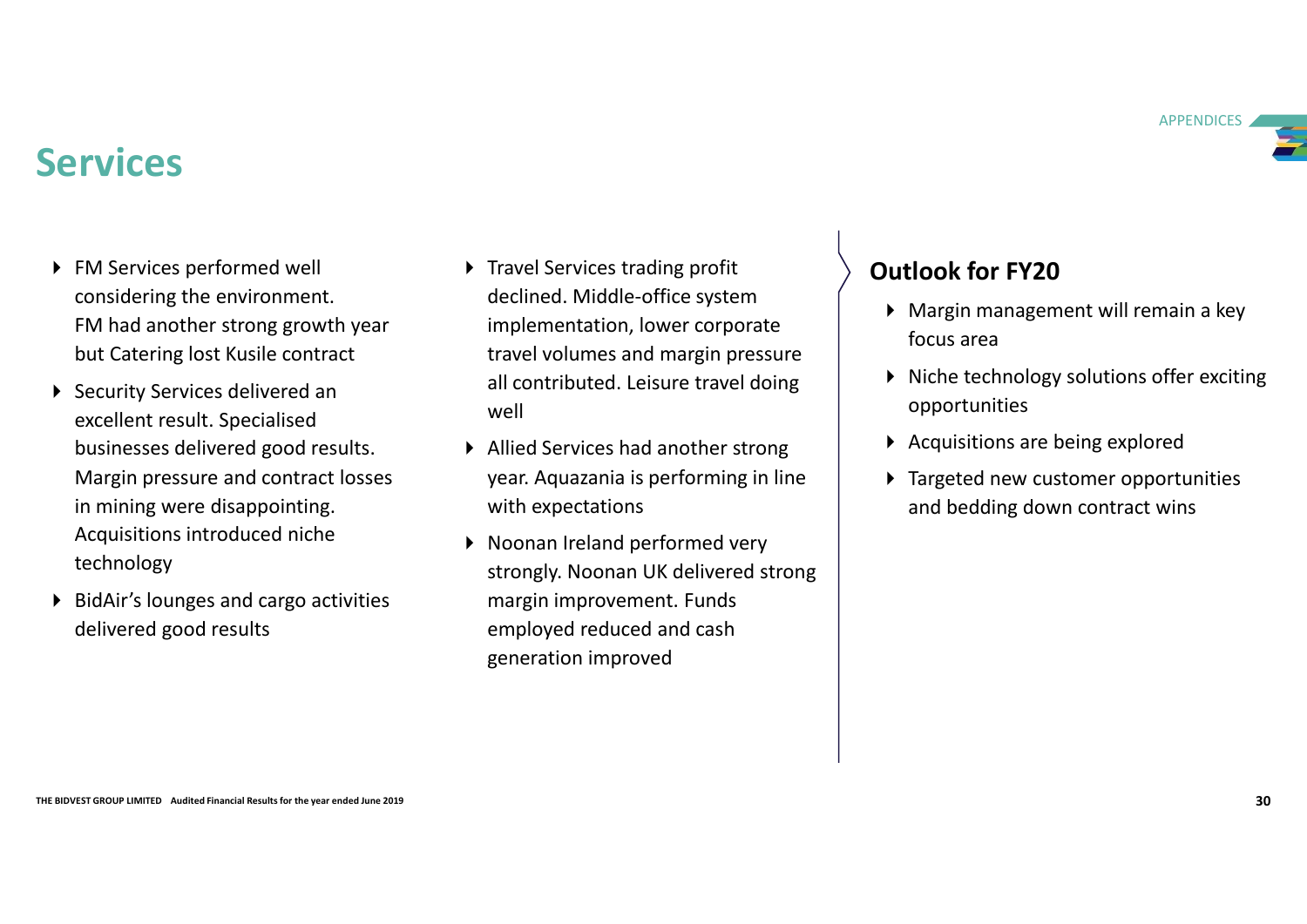### **APPENDICES**

# Freight

- ▶ BTT Richards Bay showed particularly good growth
- ▶ SABT handled 26% less volumes as no maize was exported 2H and wheat & rice imports reduced
- ▶ Chrome and manganese volumes up 22% in BC. Full berth capacity reinstated from April 2019
- For the and manganese volumes<br>
up 22% in BC. Full beth capacity<br>
reinstated from April 2019<br>
FILE experienced a tough year with<br>
Nigh-end consumer spend under<br>
PIE experienced a tough year with<br>
Nigh-end consumer spend und ▶ BPL experienced a tough year with high-end consumer spend under pressure and fierce competition in warehousing and transportation. Panalpina Group recently acquired by DSV
- ▶ BPO benefitted from good export volumes from Durban while BSACD had a more challenging year
- ▶ OnTime Automotive produced a healthy performance

- Maize crop appears average and movement expected later in the year. Wheat imports have started
- ▶ Chrome and manganese volumes expected to remain good
- $\triangleright$  New international forwarding and clearing partner being sought
- ▶ Loss of sub-contracted work in Maputo will negatively impact Naval
- ▶ Complete LPG project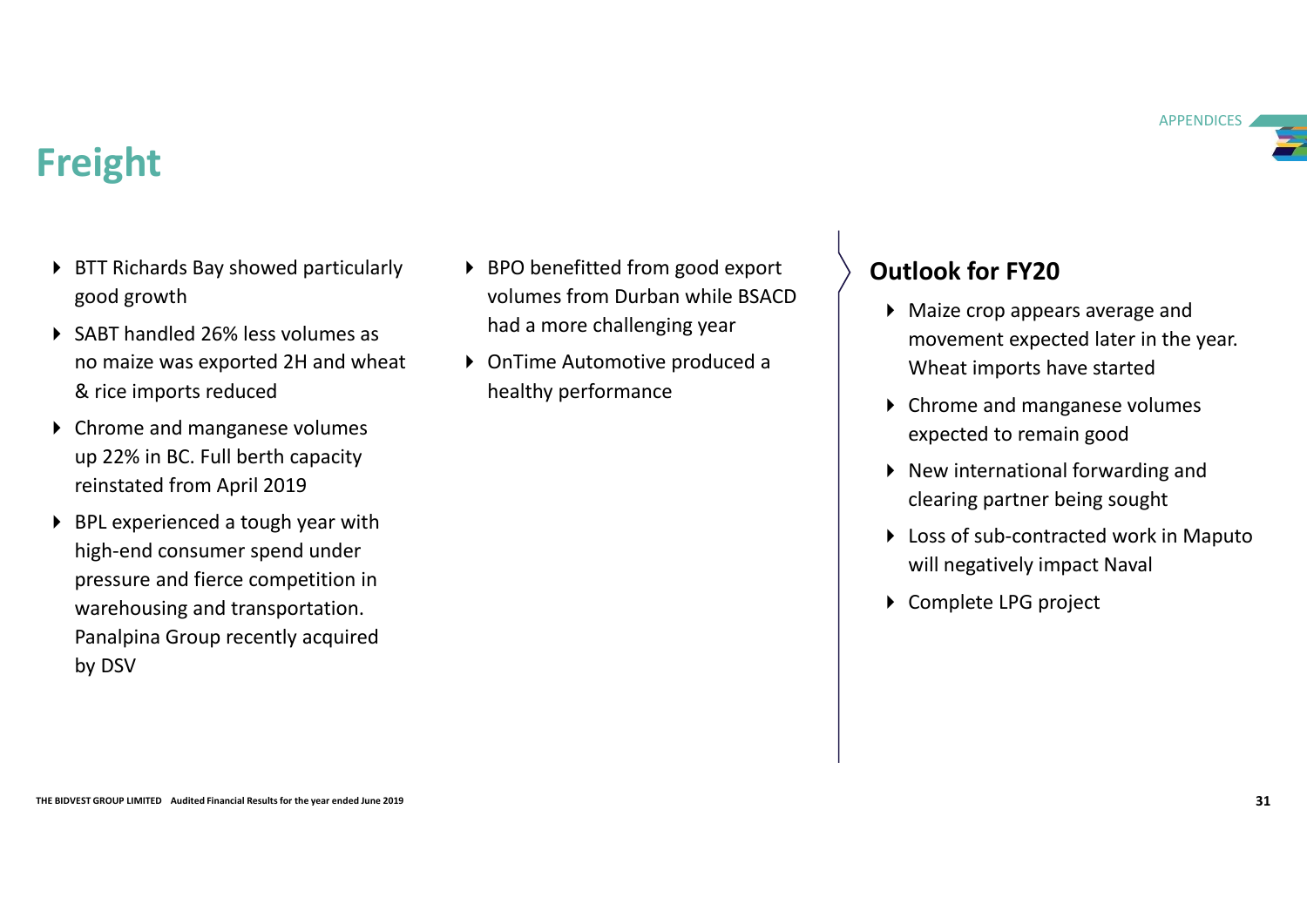- ▶ Competitive pressure and lower demand remained features for Office Products. Silveray and Kolok reported strong growth
- The BIDVEST GROUP CONTROL CONTROL CONTROL CONTROL CONTROL CONTROL CONTROL CONTROL CONTROL CONTROL CONTROL CONTROL CONTROL CONTROL CONTROL CONTROL CONTROL CONTROL CONTROL CONTROL CONTROL CONTROL CONTROL CONTROL CONTROL CONT ▶ Konica Minolta held its own despite the new Treasury contract as the expense base was dramatically reduced and the business revitalised
- ▶ Data had an outstanding year due to volume growth, new contract wins and strong expense control. Packaging activities rolled out alternative products to customers and bolt-on acquisitions contributed. Print reported strong profit growth despite flat revenue
	- Cecil Nurse maintained its profitability in a poor market

- ▶ Konica Minolta to broaden its customer base and the set of the set of the set of the set of the set of the set of the set of the set of the set of th
- $\triangleright$  Current plans to simplify the businesses will continue
- ▶ Tough trading conditions are expected to continue



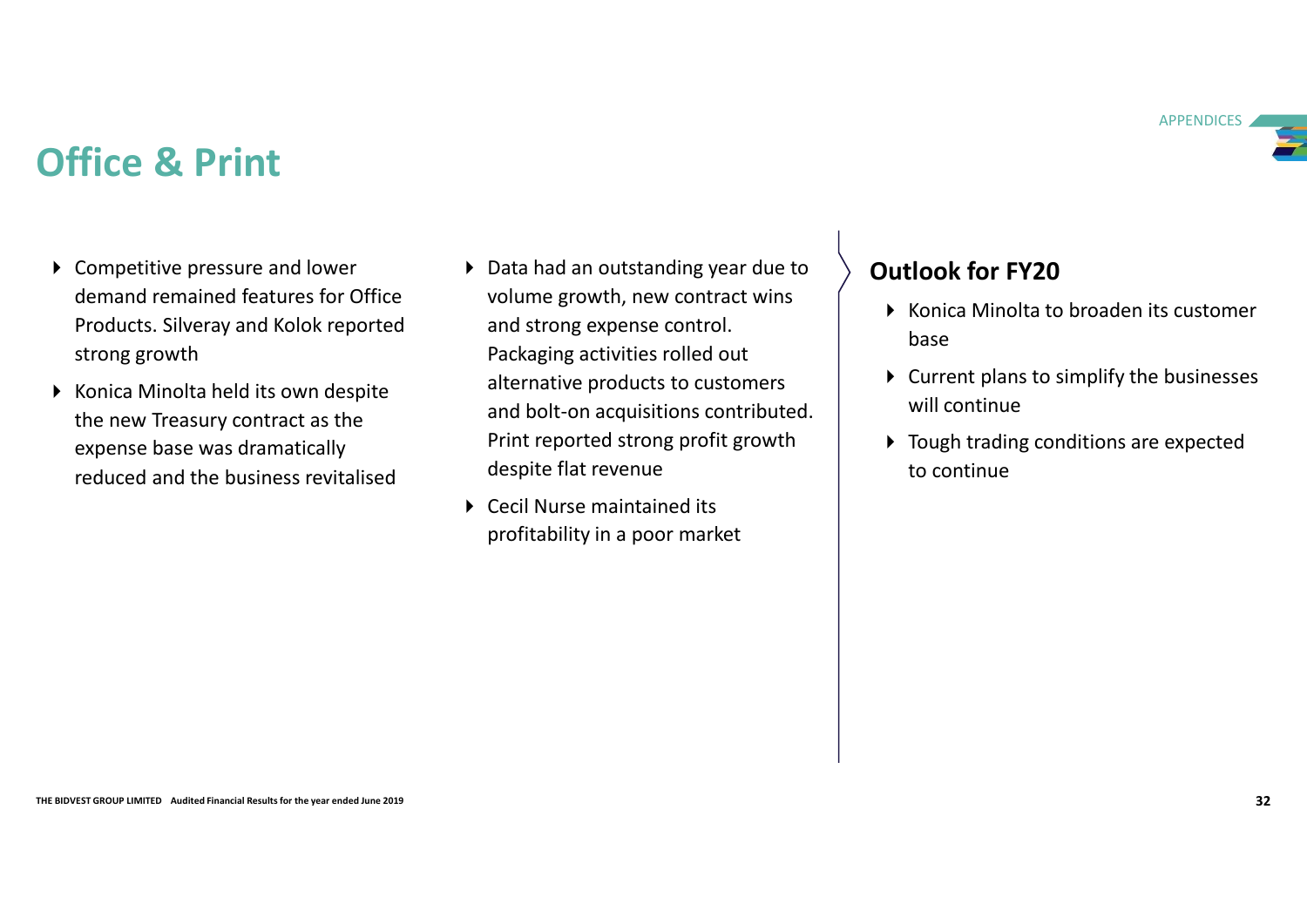**APPENDICES** 

# Commercial Products

- Difficult trading environment and **Difficult trading environment and Difficult Setup** Renttech scaled back its little consumer confidence. 2H particularly challenging
- **Further investments were made into Example 19 SIMES**<br>Failities are shot review facilities, product ranges and sales forces to drive business
- $\triangleright$  Plumblink grew revenue and gross margin despite slower contract sales. The 100th branch was opened
- $\triangleright$  Burncrete delivered an excellent result. G Fox acquired a niche glove distributor to bolster its range
- <table>\n<tbody>\n<tr>\n<th>E20</th>\n</tr>\n<tr>\n<td>REnttech scaled back its<br/>infrastructure due to poor demand<br/>and low rental fleet utilization. The<br/>business model is currently under<br/>review</td>\n<td>Outlook for FY20<br/>Business models are<br/>continuously to sec<br/>efficiencies</td>\n</tr>\n</tbody>\n</table> infrastructure due to poor demand and low rental fleet utilisation. The business model is currently under review **the contract of the contract of the contract of the contract of the contract of the contract of the contract of the contract of the contract of the contract of the contract of the contract of the contract of the co**
- ▶ Growth at Home of Living Brands slowed sharply. ProAudio business was exited. Market share in small appliance increased
- From the University of the University of the School Strains and all the School Strains and all the year ended the year ended the strains are ended as the strains and all the 100th branch was opened appliance increased appl ▶ Interbrand and Moto Quip delivered strong growth. Yamaha's new business model is bedding down. Academy Brushware grew its gross profit margin and integrated the House of Locks business

- Business models are reviewed continuously to secure relevance and efficiencies
- $\triangleright$  Product focus and margin management remain key focus areas, particularly given currency volatility
- ▶ Investment in facilities and capacity needs to deliver efficiencies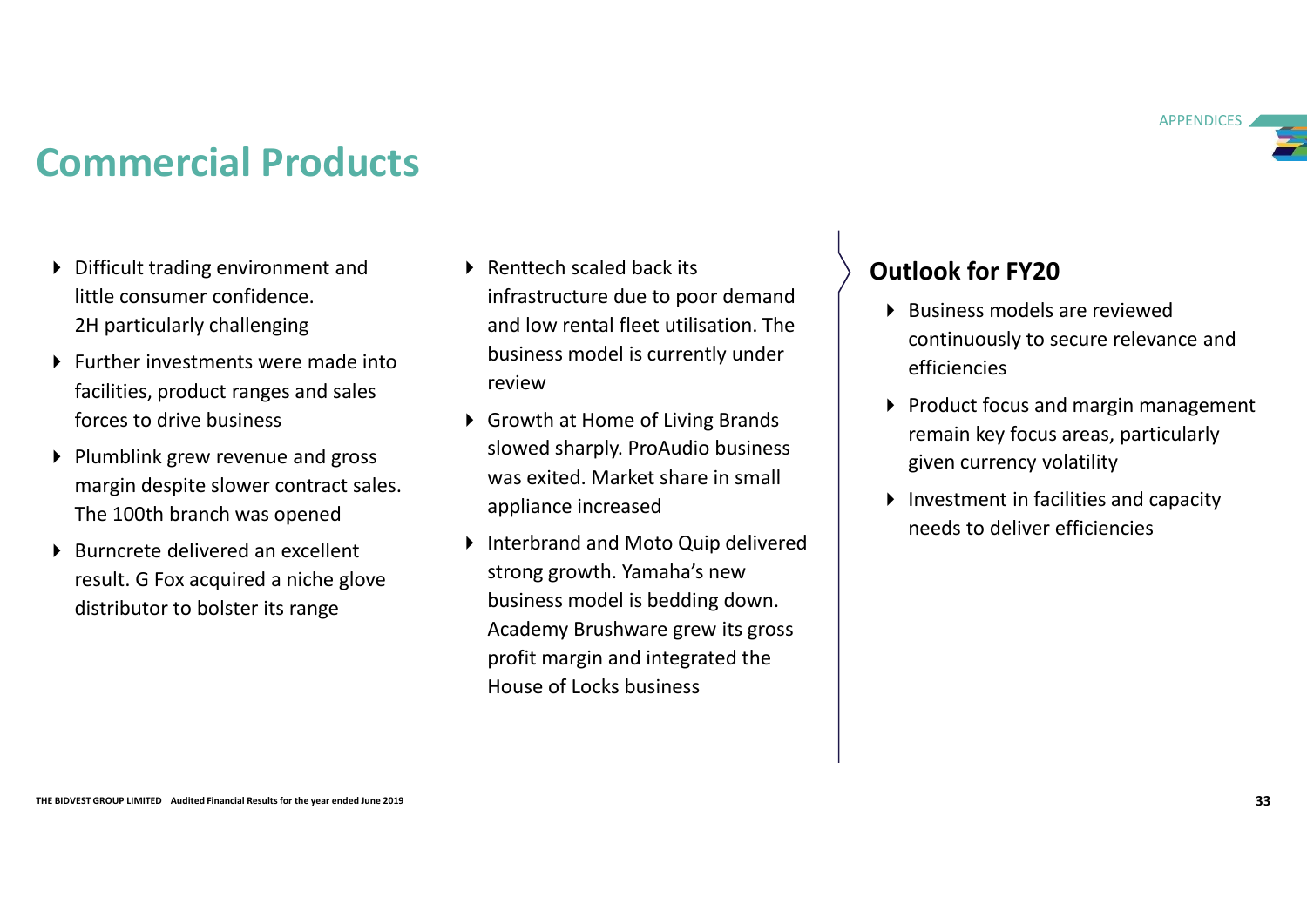# Automotive

- ▶ Bidvest McCarthy sold 5.3% fewer new vehicles (industry -3.2%) and marginally more used vehicles. Industry luxury sales declined 12.0%
- Profit at luxury brand dealers continued to decline sharply
- Nissan, Renault and Toyota dealerships grew profits
- Gross margin pressure was reported in used cars and aftermarket
- ▶ Service revenue was flat but parts volumes were lower
- ▶ Encouragingly, used car inventory, particularly older stock, declined
- ▶ Burchmores grew profit strongly
- Bidvest Car Rental rate per day +5.4%, rental days -1.3% and materially improved fleet utilisation at 67.6%

- ▶ Targeting a more balanced motor retail business
- A new intelligent used car procurement system is being rolled out
- Management will focus on driving down the cost and asset base
- Continued to decline sharply<br>
in Niana, Renaud Limited and Toyota<br>
This and Renaud Toyota (data and Toyota ended improved fleet utilisation at 67.6%<br>
<br>
The cost and asset base<br>
improved fleet utilisation at 67.6%<br>
<br>
<br>
<br>
<br> ▶ Bidvest Car Rental to leverage upgraded technology to drive further improvement

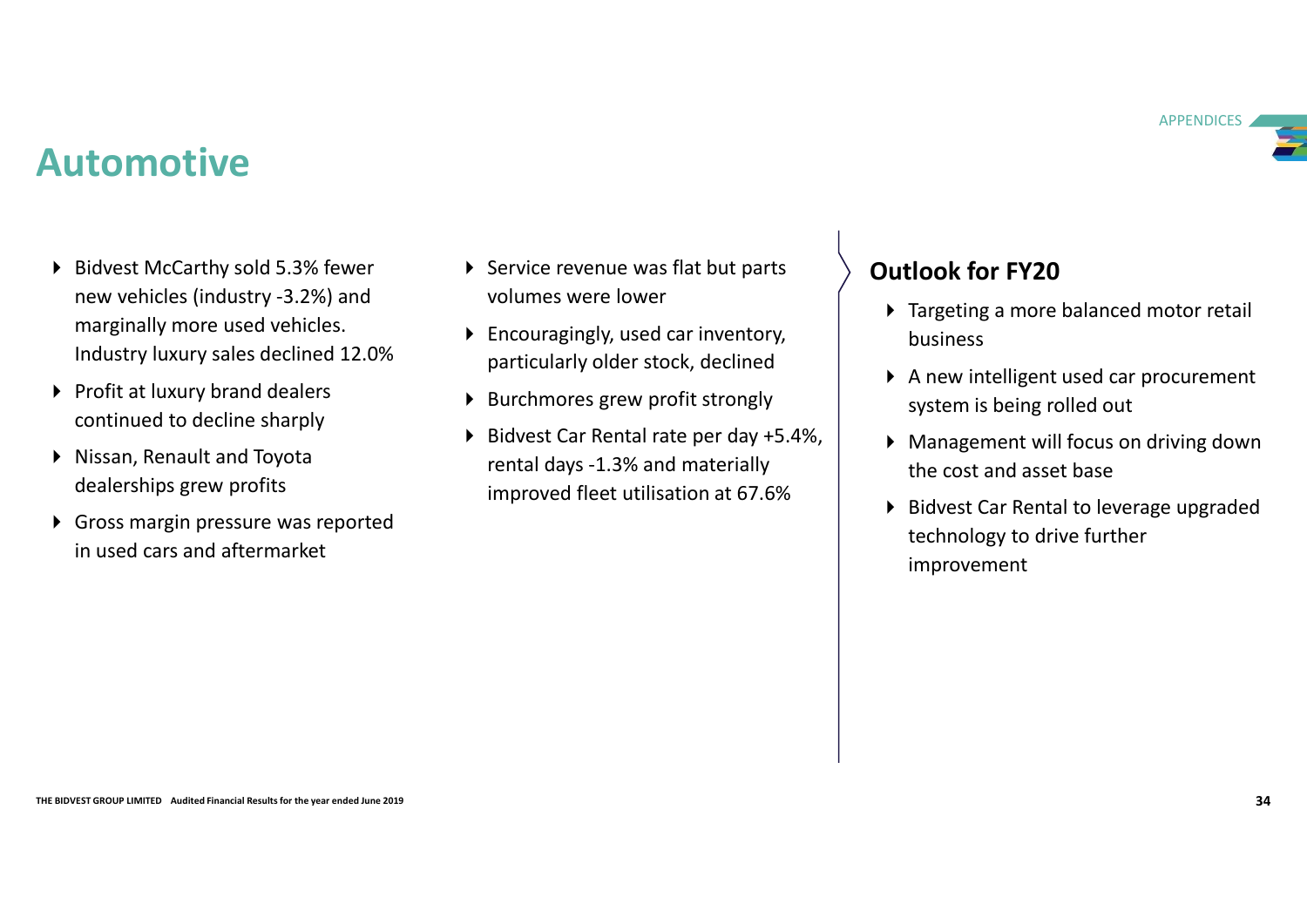**APPENDICES** 

# Financial Services

- Growth in Business and Personal banking, trade finance, acquiring treasury services and lending more than offset fleet runoff on the revenue line. Transnet HCV contract took longer than expected to conclude. Negative cost jaws limited profit growth in Bidvest Bank
- The continent and the properties of the specific scheme of the year of the year of the year of the year of the year of the year of the year of the year of the year of the year of the year of the year of the year of the ye Bidvest Bank deposits grew 14% to R6.4 billion, loans & advances 40% to R2.7 billion and leased assets declined 7% to R1.6 billion
- ▶ Bidvest Insurance wrote less gross premium due to lower vehicle sales as well as closure of the commercial book. A number of high value claims had to be paid
	- ▶ Bidvest Life continued on its strong growth path with a unique product. The growth in new business caused a drag on profitability
	- ▶ Compendium and FinGlobal reported strong results
	- ▶ The surplus capital in the Bank should be addressed by the acquisition of Eqstra

- ▶ Sizeable fleets are being pursued. Timing uncertain. Delivery of Transnet vehicles has started
- ▶ The successful acquisition of Eqstra will be transformational for Bidvest Bank
- Growing Business Banking further
- $\triangleright$  Bidvest Insurance has reverted back to its niche
- $\triangleright$  Bidvest Life is expected to turn profitable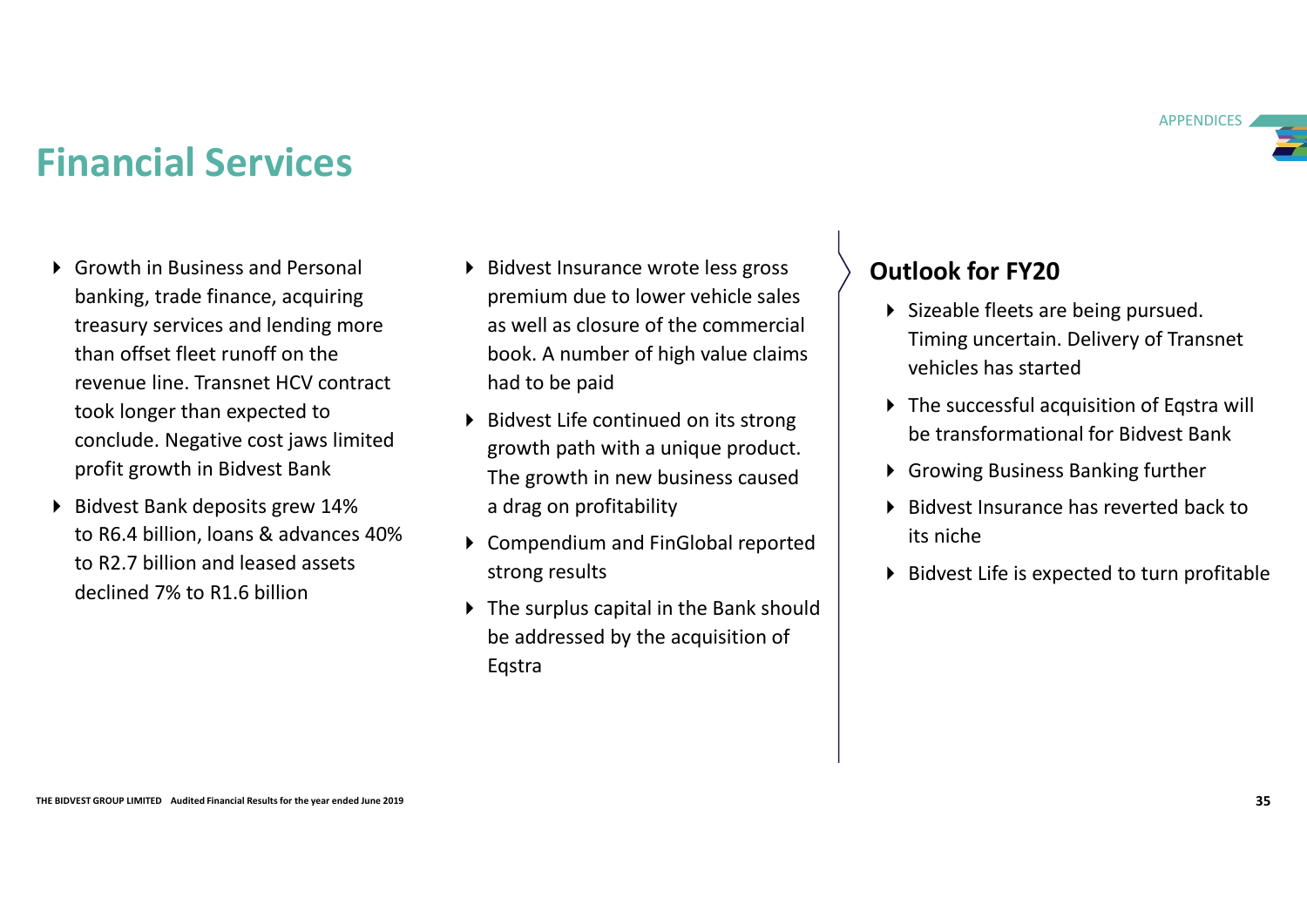

# **Electrical**

- $\triangleright$  Activity in the construction and infrastructure sectors very limited. Several customers either under business rescue or experiencing significant liquidity constraints
- The method of the bights are specified at the steel of the division but delays experienced in a long lead time<br>the year in excess the elated projects. Voltex branches while the debtors book remain well<br>performed well<br>contr Some reasonable order books across the division but delays experienced in the related projects. Voltex branches performed well
- ▶ Handful of municipalities spending on infrastructure and housing. Pockets of overhead electrical and alternative energy work
- ▶ Cabstrut and Electech delivered good results. MVLV's work is lumpy with long lead times
	- $\blacktriangleright$  Inventory ended the year in excess while the debtors book remain well controlled considering the trading environment

- Industry outlook remains uncertain
- Margin, working capital and expense management will remain key focus areas
- ▶ Benefits are expected from investments made in facilities and vertical integration of Cabstrut